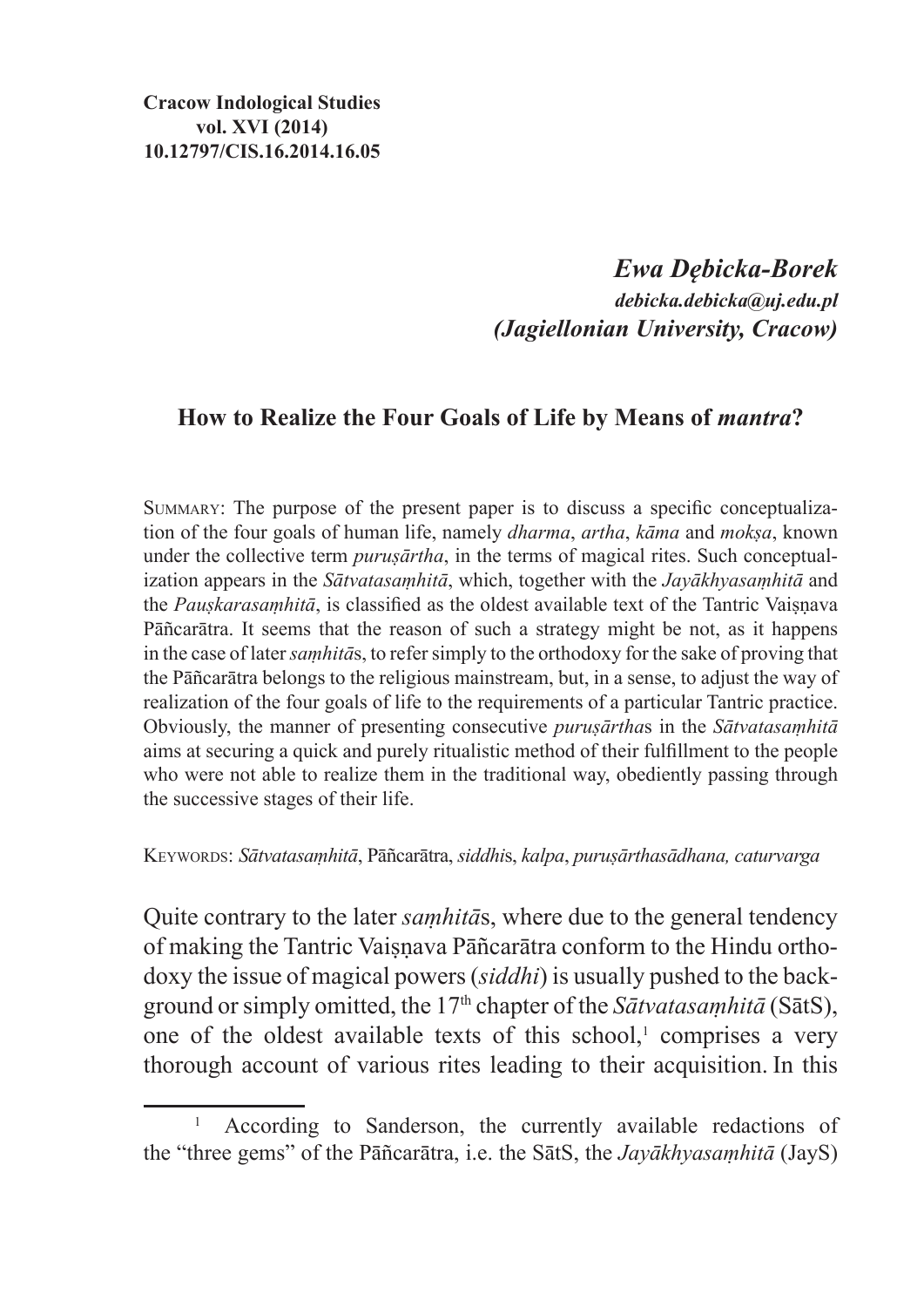case they are closely related to the unique practice called "the procedure of worshipping [the *mantra* of] Narasiṃha belonging to *vibhava* deities" (*vaibhavīyanarasiṃhakalpa*) which is discussed in the same chapter. In line with the term *kalpa* constituting the last element of this compound/colophon, various powers are obtained by an advanced adept, called *sādhaka*, as a result of mastering the *mantra* that was conferred to him during the initiation; in this case it is the initiation called *narasiṃhadīkṣā.* This particular *dīkṣā*, described in the initial part of the same chapter (and referred to in the previous chapter, i.e. the SatS 16),<sup>2</sup> endows the *sadhaka* with the right (*adhikara*) to conduct rites that provide him with all types of worldly aims (*bhoga*/*bhukti*) before he finally achieves liberation (*mokṣa*/*mukti*).

The general characteristic of the *sādhaka* which is given in the chapter about the features of respective entitlements of adepts<sup>3</sup> agrees with the pattern indicated in SātS 17: first of all, he is supposed to be already initiated, since this is a special *dīkṣā* which grants him the right to worship the *mantra*, further his practice should be based on a secret worship of the *mantra* which leads to identification with it and then to acquisition of different supernatural powers that grant all types of worldly pleasures (*bhukti*) (SātS 22. 41cd–46):4

<sup>3</sup> The *sādhaka* is the third in the hierarchy of adepts: the first two are the *samayin* (SātS 22. 2–24) and the *putraka* (SātS 22. 32–41ab), and the last one is the *ācārya* (SātS 22. 47–61).

<sup>4</sup> SātS 22. 41cd–46:

*sādhakākhye viśeṣo yas tam idānīṃ nibodha me* //41// *pūrvavallabdhadīkṣas tu mantrārādhanatatparaḥ* / *snānādinā 'khilenaiva devabhūtena karmaṇā* //42// *siddhaye svātmanaś caiva na lokārādhanāya ca* / *vane vāyatanoddeśe svagr̥he vā manorame* //43// *mantrasevārdhyadānaṃ ca kuryān mantravrataṃ mahat* /

and the *Pauskarasamhitā*, were composed between the 9<sup>th</sup> and the  $10<sup>th</sup>$  century AD in Kashmir. See Sanderson 2001: 38.

<sup>&</sup>lt;sup>2</sup> On *vaibhavīvanarasimhakalpa* of SātS and the possible reformulation of its function within the text as well as general characteristics of magical powers bound to it, see Dębicka-Borek 2013.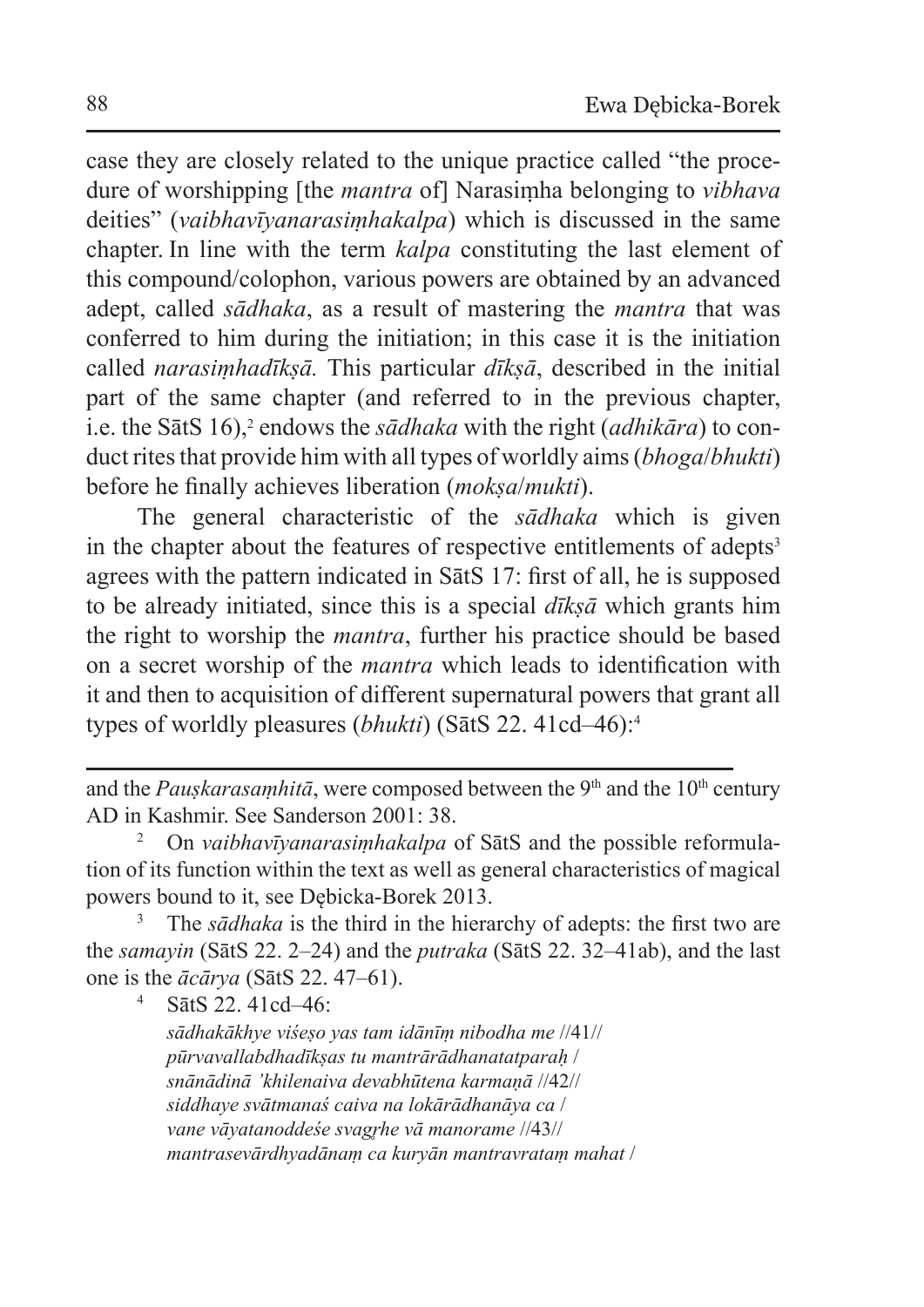"Explain tome now what isthe special feature of a [person] called *sādhaka*. Theone who has been initiated previously and who is engaged in worshipping the *mantra*  by means of a bath etc. and the rite of becoming a god (*devabhūta*) for his own success and not for gratifying the world, should perform the great practice connected to a *mantra* which concludes with accomplishment of a *mantra*-worship, in a forest, in a sanctuary or in his own charming house. He should always give extreme caution to protecting the rules [of his practice] (*samaya*). He should not speak about the wonder experienced by him strongly in his heart in the form of the enjoyment of *śakti* before adoration without a teacher. The one whose soul is marked and who always performs his own rite with energy and faith, such a person should be known as a *sādhaka* devoted to Bhagavan".

What is interesting in the case of the teaching of the SātS is that the magical rites attainable to a *sādhaka* fall under two subsequent sets:(1) the common Tantric *siddhi*s, such as pacification (*śānti*/*śāntika*) (SātS 17. 157–181ab), prosperity (*puṣṭi*/*pauṣṭika*) (SātS 17. 181cd–198), welfare (*āpyāyana*) (SātS 17. 199–235), protection from all disadvantages (*rakṣā*) (SātS 17. 236–333ab), keeping people in a good state (*saṃdhāraṇī rakṣā*) (SātS 17. 333cd–357ab), and (2) the practices (*sādhana*) leading to the acquisition of *dharma* (SātS 17. 357cd–387ab), *artha* (SātS 17. 387cd–439ab), *kāma* (SātS 17. 439cd–447) and *mokṣa* (SātS 17. 448–456).5

> *paramaḥ pālanīyaś ca tenaiṣa samayaḥ sadā* //44// *yad atīva ca saṃlabdhaṃ yacchaktyānandam ātmani* / *tad āścaryaṃ na vaktavyaṃ pūjāpūrvaṃ guror vinā* //45// *ātmīyamudrāsaṃyukto nityodyuktaḥ svakarmaṇi* / *śraddhayā yaḥ sa boddhavyaḥ sādhako bhagavanmayaḥ* //46//

<sup>5</sup> The same structure of magical powers appears also in the preceding and closely related chapter, i.e. in the SātS 16. Yet, quite surprisingly, the whole procedure of Narasiṃha, including the *narasiṃhadīkṣā* and the worship of the *narasiṃhamantra* by the *sādhaka* who has been already initiated in its course, is presented there as a practice which precedes the *dīkṣā* proper and aims at purification from sins, even in regard to *nāstika*s.We can suppose that this is the reason why, according to the SātS 16, when mastering the *mantra*, the *sādhaka* is supposed to act under the supervision of a teacher: in this light this is a sort of a novitiate time for him (SātS 16. 29cd–34, 36–39ab). See Dębicka-Borek 2013: 194–196.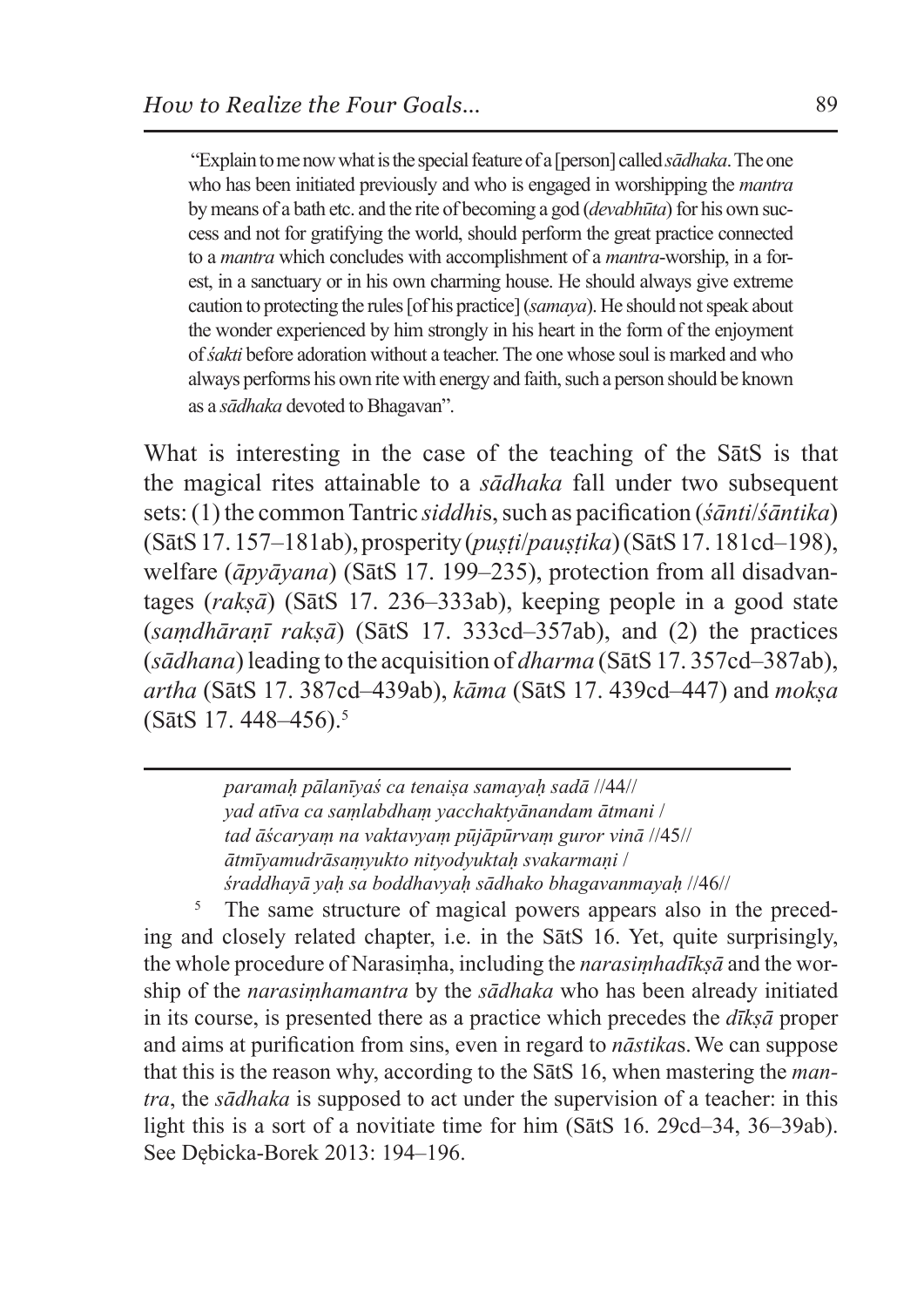The distinct character of these two sets seems to be explicitly suggested almost ten centuries later by the author of the commentary upon the SātS (*Sātvatasaṃhitābhāṣya*; SātSB), Alaśiṅgabhaṭṭa  $(19<sup>th</sup> century)$ , who obviously treats the latter one as corresponding to the four6 broadly known goals of human existence (*puruṣārtha*) acknowledged by the Brahmanical householder tradition: fulfillment of religious, social and individual duties (*dharma*), material pursuits (*artha*), sexual pleasure (*kāma*) and the last one, being complementary to the three former aims, namely liberation (*mokṣa*).

We may suspect that this is the reason why after commenting upon the section dealing with the typical Tantric powers*,* the author simply refrains from comments in regard to the four subsequent practices, excusing himself with the statement:

"Thus, [he] spoke about the rule regarding the practice (*sādhana*) of the four goals of human [life] called *dharma*, *artha*, *kāma* and *mokṣa* [realized] by means of the *narasiṃhamantra*, starting [with a phrase] *atha mantravarād dharma* and continuing till the end of a chapter. Their meaning is perfectly known".<sup>7</sup>

From his point of view, the four practices leading to the attainment of the four respective goals do not differ from their orthodox counterparts, although, as he mentions, they are realized in a specific manner, namely with the use of the *mantra*.

As Czerniak-Drożdżowicz observes, being a Tantric tradition, the Pāñcarātra had to prove that it belongs to orthodoxy. This happened especially after it flourished, at the end of the first millennium AD, in the South of India, where the more conservative traditions, mostly Smārta, were prevalent. Among the techniques used for the purpose of

<sup>6</sup> Within the framework of the *śāstric* literature, the*mokṣa* is not always included into the set and, therefore, it is possible that originally there was a group of three goals (*trivarga*) comprising *dharma*, *artha* and *kāma*, whereas *mokṣa* might have been added under the influence of non-Vedic traditions, see Bronkhorst 2007: 162–172.

SātSB on SātS 17. 357-458: *athānena nrsimhamantreņa dharmārthakāmamokṣākhyacaturvidhapuruṣārthasādhanavidhim āha* – *atha mantravarād dharmeti prakramya yāvat paricchedaparisamāpti* / *sugamas tadarthaḥ* /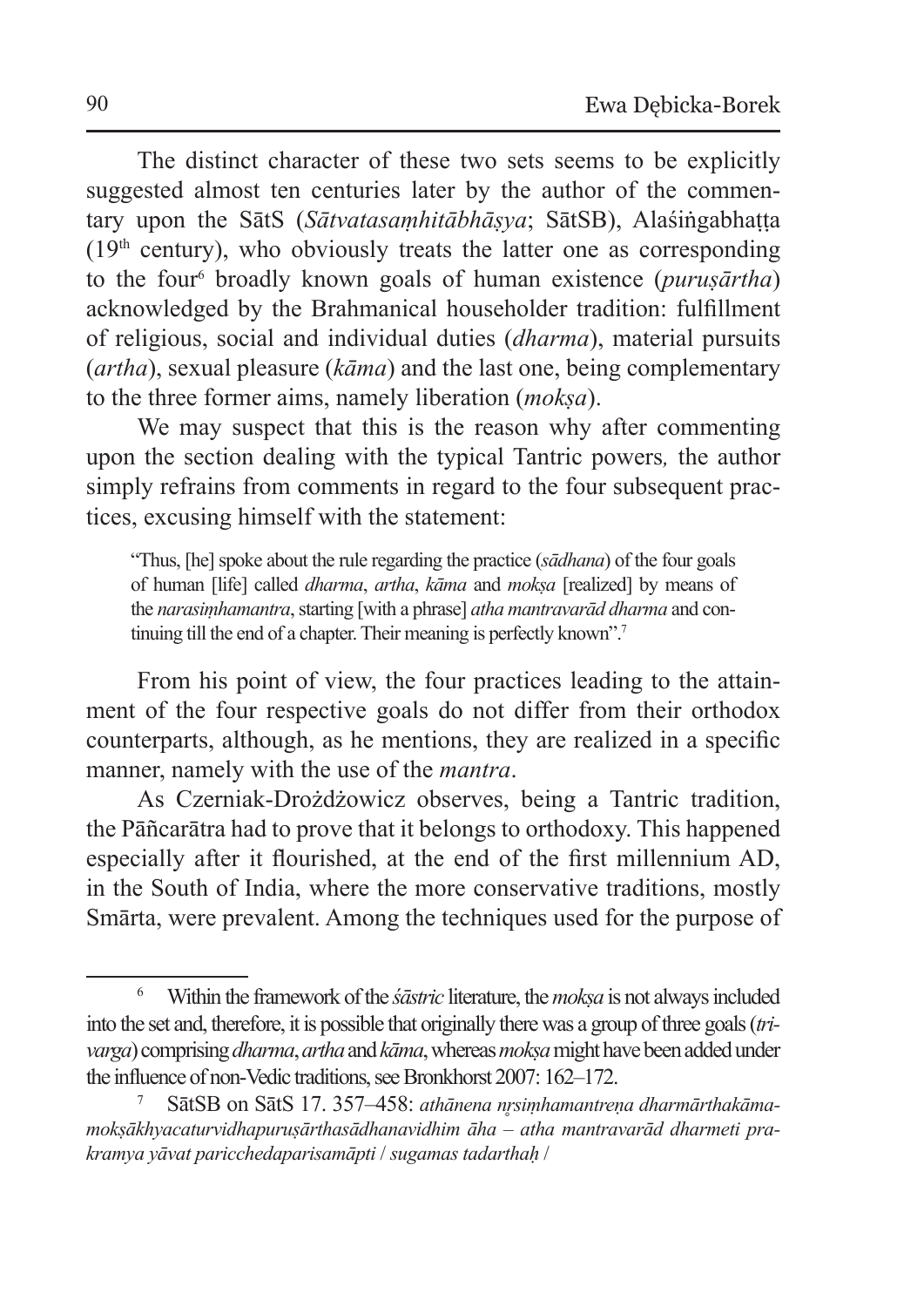adapting the Pāñcarātra to the religious mainstream, one can enumerate the claims that it derives from a lost Vedic *śākha* (Ekāyanaśākha), religious-philosophical discourses on its authoritativeness (*prāmāṇya*) in the Pāñcarātrika scriptures themselves, such stylistic devices as introducing the story of its divine revelation with a very detailed and expanded chain of recipients (*śāstrāvataraṇa*) and, last but not least, referring to and discussing the key religious and philosophical notions recognized by the orthodoxy (Czerniak-Drożdżowicz 2007: 198–199). The term *dharma,* regarded as the first among the aims of human life (*puruṣārtha*), is one of the most important among such notions and, therefore, discussions on its meaning appear in several later texts of the Pāñcarātra, e.g. the *Paramasaṃhitā* or *Viṣṇusaṃhitā*. They present it rather conventionally and in agreement with the mainstream tradition, namely in terms of obeying the rules regulating social and religious life closely connected to one's social class and the stage of life (*varṇāśramadharma*) or one's individual duty (*svadharma*) concepts, yet particular efforts at additional explanation are given, as for example underlying the significance of a ritual routine or differentiating the *dharma* into three kinds: one of mind, speech and body. The purpose of such policy is to show that, on the one hand, the Pāñcarātra belongs to the mainstream Hindu traditions, on the other—it is to some extent special (Czerniak-Drożdżowicz 2007: 198, 210).

According to the teaching of the SātS, although the goals of respective *puruṣārthasādhana*s seem to be close to the orthodox assumptions,<sup>8</sup> the methods of fulfilling the human aims are quite far from them. Putting the *puruṣārtha* into the framework of magical rites suggests a deliberate conceptualization of the four goals of human life in the terms of a genuinely Tantric practice. In this context, as Oberhammer mentions while referring to the *kāma*-rite of SātS 17, "this is remarkable in so far, that these aims need not to be achieved in the course of human life, but can be reached at as disconnected from

<sup>8</sup> See remarks on the similar nature of *kāma* in regard to SātS 17 and the *Kāmasūtra* in Oberhammer 2010: 57.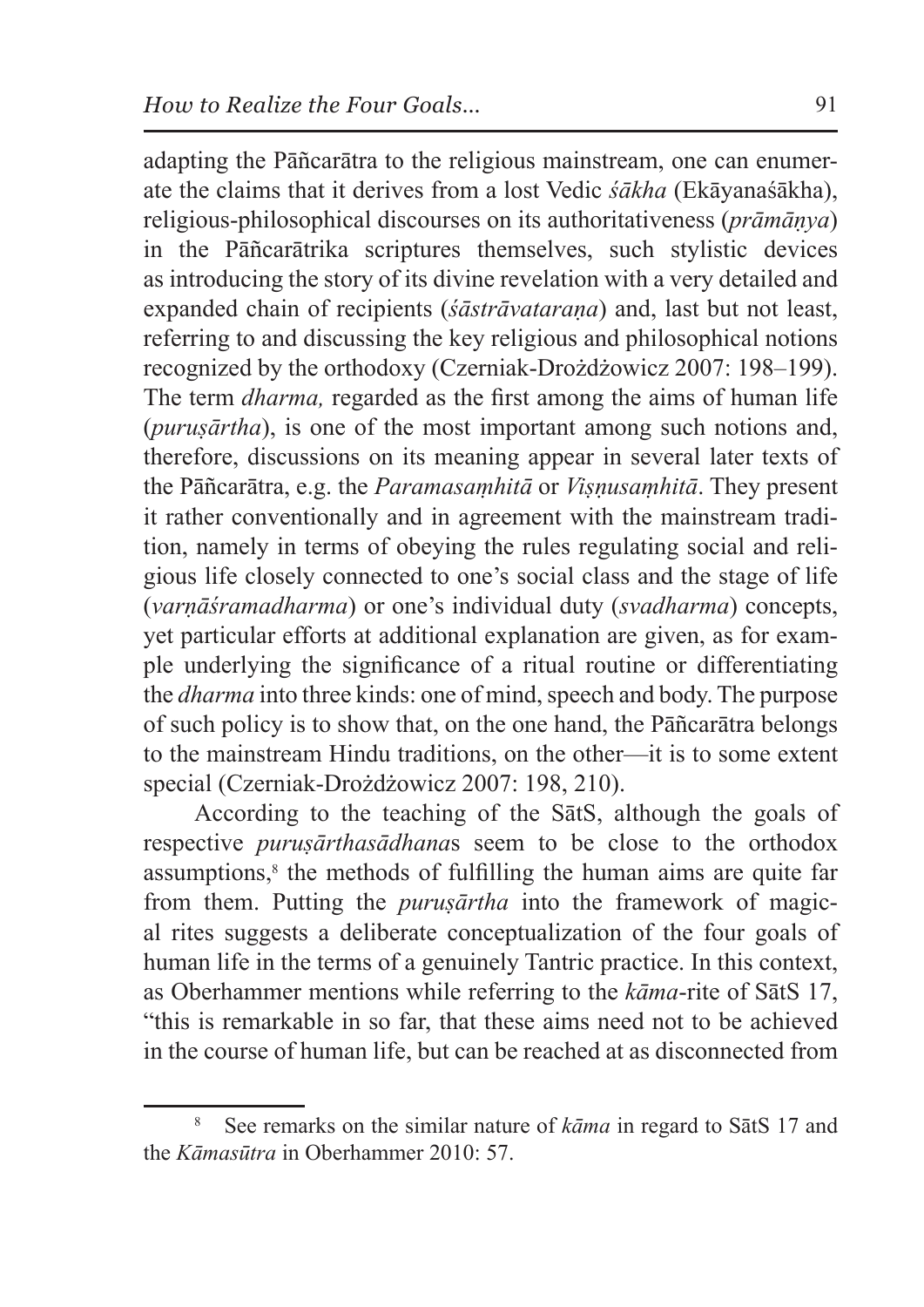it by conducting a particular ritual and in this manner can be achieved by the wish of the practitioner arbitrary/without human intervention." (Oberhammer 2010: 55).

 In other words, in the light of SātS, there is no need to live one's whole life devoutly if one wants to make it complete, since it is possible to accomplish all coventional purposes, including *mokṣa,* at a chosen time, through adoration of the *mantra* (provided that one has the right to do it). The aim of the present paper is, therefore, to shed some light on the strategies of such conceptualization.

As was mentioned before, in the case of SātS the respective magical rites are discussed in chapter 17. The account of consequtive magical rites begins after a general statement that the knower of the *mantra* (*mantrin*), i.e. *sādhaka*, has already overpowered the *mantra* (SātS 17. 153cd–154):

"Listen, how a *mantrin* can use a *mantra* that has been overpowered by means of restrictions starting with abstinence from sexual activities and diet comprising milk with oats, vegetables, water, clarified butter, roots and fruits in rites such as *śāntika*".9

Before the *sādhaka* begins the proper rite aiming at the acquisition of *mantrasiddhi*s, he approaches a suitable, secluded place. Such a place should be free from thorns. The *sādhaka* may also stay in a house/building, provided it is covered with a net of reeds and a cloth (SātS 17. 156). Since the same initial verse reads that this happens (SātS 17. 155):

 "having learnt firstly about the condition of a person out of the common symptoms arising of his body and through a dream he dreamt",<sup>10</sup>

<sup>9</sup> SātS 17. 153cd–154: *atha saṃsādhitaṃ mantraṃ brahmacaryādisaṃyamaiḥ* //153// *payoyāvakaśākāmbughr̥tamūlaphalāśanaiḥ* / *mantrī yathā prayuñjīyāc chāntikādiṣu tac chr̥ṇu* //154// <sup>10</sup> SātS 17. 155: *jñātvādau svaśarīrotthair laukikair api lakṣaṇaiḥ* / *prāptena svapnayogena saṃsthitiṃ jīvitasya ca* //155//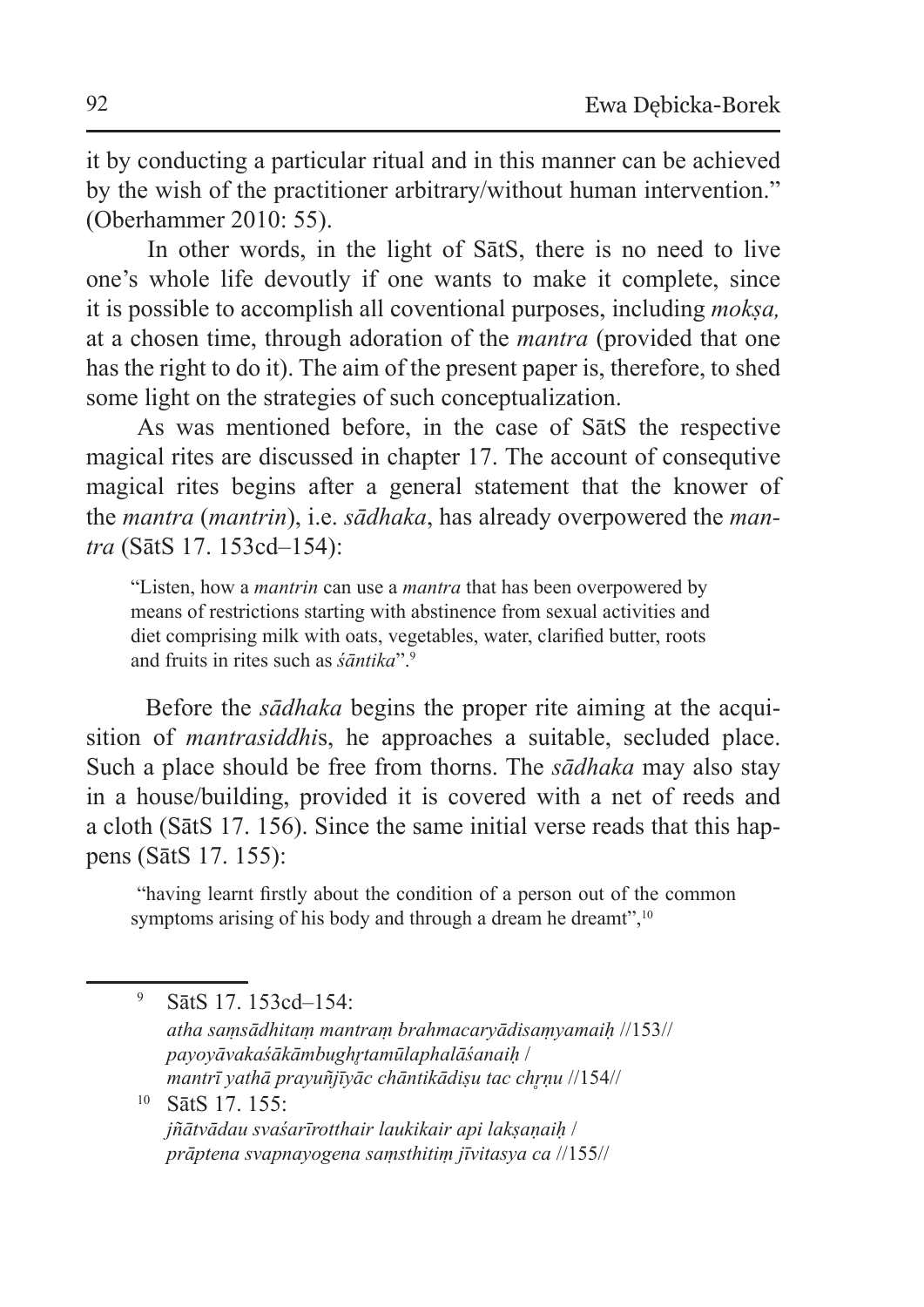we may suppose that all the rites are conducted for the sake of someone else.

However, the concluding verse of the section on common Tantric *siddhi*s clarifies that the *mantrin* may perform them either for the sake of someone else (*parārtha*), or for himself (*svārtha*), (SātS 17. 355cd): *parārthato vā svārthena kr̥takr̥tyo yadā bhavet*.

The essential component of the characteristic worship of a *sādhaka* is an intensive recitation of the *mantra*11 and becoming equal with it. Assuming the nature of the *mantra* may happen for example through wearing a garment of the same colour as the *mantra*, and through mental practice. Then the *mantra* appears in front of the adept and grants the desired powers to him (Rastelli 2000: 321–322).

In the case of SātS 17, the general schema of consecutive magical rites constituting the first set is more or less the same, albeit differentiated by many particularities, such as for example the colour of substances the *sādhaka* uses to get what he expects or the complexity of the whole rite, with the *rakṣā* being the most time-consuming. At the beginning of each rite the *sādhaka* prepares a*maṇḍala* (or *maṇḍala*s asin the case of *rakṣā*)*.*  Then eight jars are wrapped with a thread and the appropriate substances are put in them (*śāntika*:SātS 17. 158cd–164ab; *puṣṭi*:SātS 17. 183–184; *āpyāyana*: SātS 17. 201–204ab; *rakṣā*: SātS 17. 243–249). After that the *sādhaka* engraves his name or the name of a person for whom he performs the rite (*sādhya*), along with the *mūla*-*mantra* of Narasiṃha, inside the lotus-petals on an amulet (*yantra*) which he had prepared before. Having wrapped the amulet with a thread, he either puts it into the jar (*śāntika*: SātS 17. 165–169; *puṣṭi*: SātS 17. 185–191ab; *āpyāyana*: SātS 17. 205cd–224), or hides it on the body (*saṃdharaṇī rakṣā* SātS 17. 337–354). Then the *sādhaka* starts the meditation upon the *narasiṃhamantra* and invites the deity to descend from his heart

<sup>11</sup> See the passage occuring directly after the account of *narasiṃhadīkṣā*: SātS 17. 149cd–150ab:

*japel lakṣāṣṭakaṃ mantrī tataḥ siddhyati mantrarāṭ* //149// *dadāti manaso 'bhīṣṭāḥ siddhīḥ sarvānurūpakāḥ* /

<sup>&</sup>quot;The *mantrin* should repeat the *mantra* eight hundred thousand times. Then, the King of the *mantra* will bring all types of desired magic powers to him".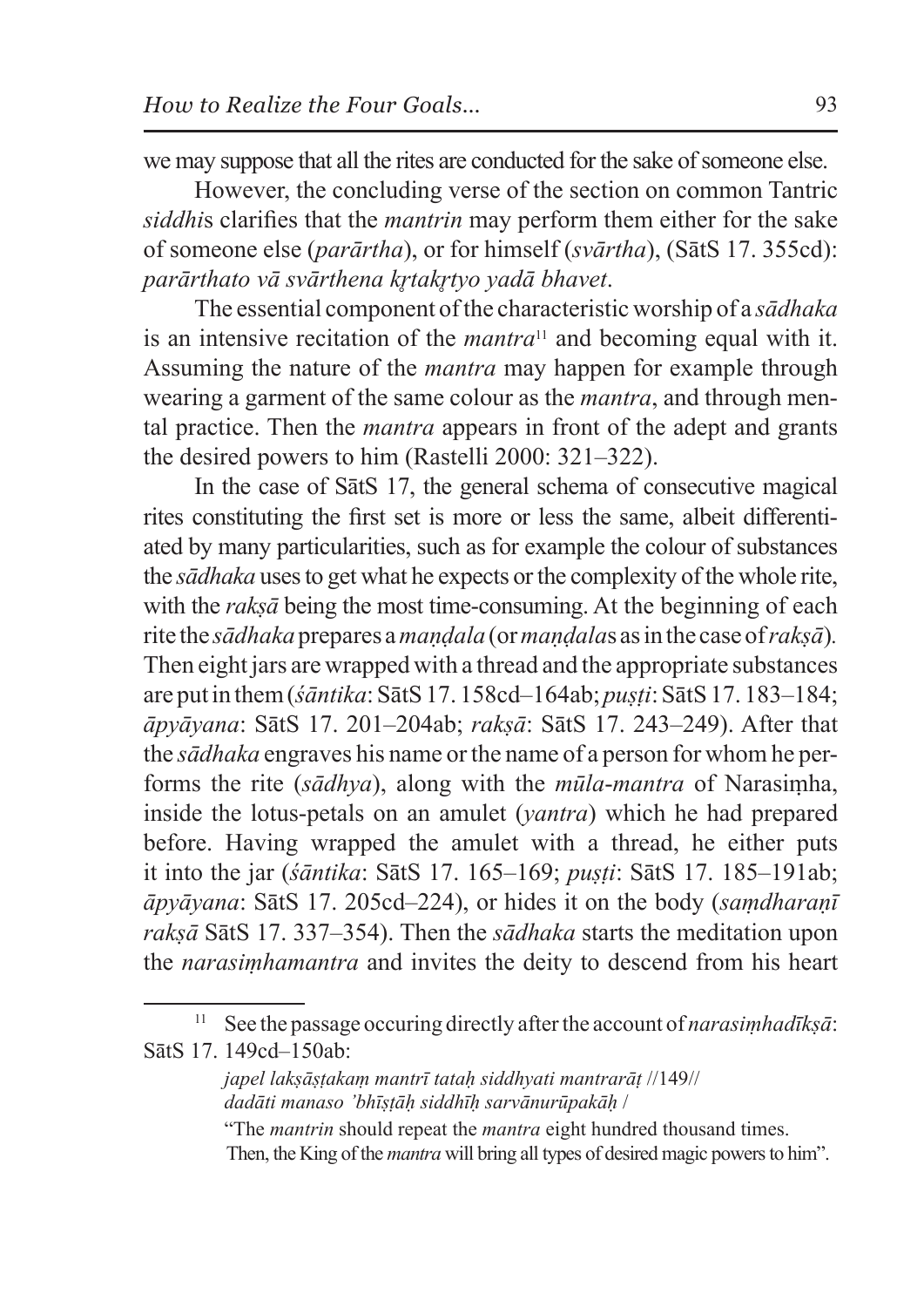into the *maṇḍala* (*śānti*: SātS 17. 170; *puṣṭi*: SātS 17. 191–192; *āpyāyana*: SātS 17. 225–232ab; *rakṣā*: SātS 17. 250–256cd). He worships the deity, identifies with it and finally calls the suitable *siddhi* with the phrase "come" (*śāntika*: SātS 17. 171–172ab; *puṣṭi* SātS 17. 193–197ab; *āpyāyana* SātS 17. 232cd–234). The fire-offering (*homa*) and the *bali*-offering constitute the last elements of the rites (*śāntika*: SātS 17. 179cd–180ab; *puṣṭi*: SātS 17. 197cd; *āpyāyana*: SātS 17. 235).

The pattern of the four subsequent practices corresponding to the four goals of human life is to some extent different from the previous group of magical rites, although all of them are realized in a purely ritualistic way according to one's wish. Hikita (Hikita 1990: 174) aptly notices in the annotations to his translation of the text that in contradistinction to the 'common' *siddhi*s starting with *śāntika*, the specific *sādhana* of *dharma*, *artha*, *kāma* and *mokṣa* requires neither the preparation of the amulet (*yantra*) nor the *bali-*offering. In this case the *sādhaka* realizes any of the four goals, one after another, exclusively by focusing on the adoration of the *mantra*, having chosen a day suitable for a fast and having prepared a suitable *maṇḍala*.

In general, the first practice (*dharmasādhana*) is recommended for people who are devoted to one *mantra*, but due to different circumstances, for example an illness, failed to fulfil given religious duties in the course of their life. Although the poor may practice it, it is especially recommended for the rich (SātS 17. 385–387ab): 12

"It is meant for the poor devotees, whose mind is focused on one *mantra* (*mantraikaniyatātman*), who desire the fruit, but [their] practice lacks elements because of [the lack] of a bath, meditation (*dhyāna*), as well as *yoga*, recitation of *mantra*s (*japa*), fire-offering (*homa*), suitable vow (*sadvrata*), suitable food and drink (*sadannapāna*), donation (*dāna*), and

<sup>12</sup> SātS 17. 385–387ab:

*bhaktānām arthahīnānāṃ mantraikaniyatātmanām* / *sādhanāṅgavihīnānāṃ phalepsūnām idaṃ smr̥tam* //385// *snānād dhyānāt tathā yogāj japād homāc ca sadvratāt* / *sadannapānād dānāc ca sarvalopāc ca sāmayāt* //386// *dharmasādhanam apy uktaṃ savittānāṃ viśeṣataḥ* /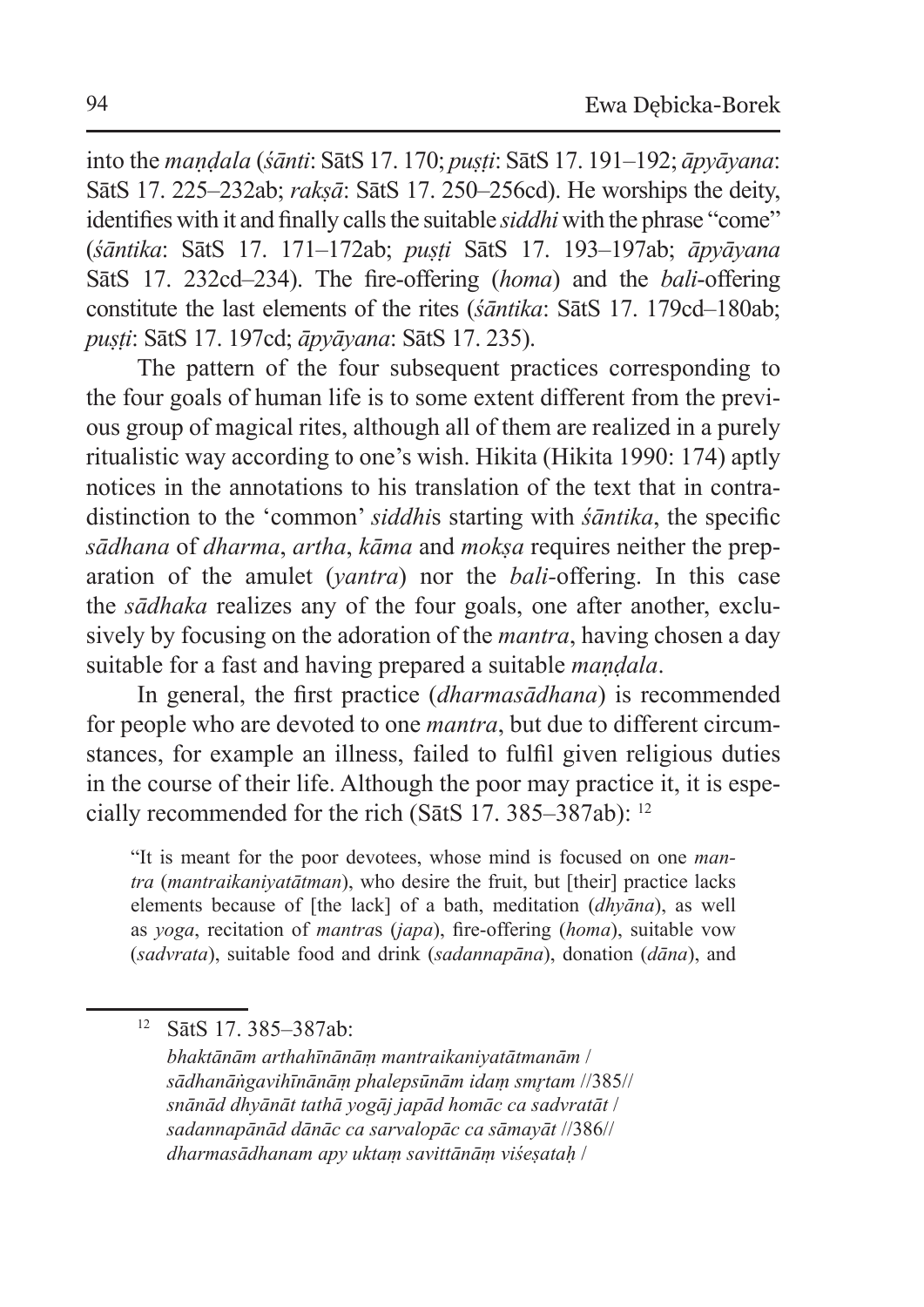due to avoiding all of them (*sarvalopa*) because of the illness (*sāmaya*). The practice of *dharma* is taught especially to wealthy people."

The realization of *dharma* may be accomplished in several ways, depending on need or rather the lack of a particular element required to make the duties connected to *dharma* complete.

For example, with the recitation of the*mantra* accompanied by a fast and offering particular substances it is possible to realize the customary funeral rites for ancestors and ultimately ensure heaven for them (SatS 17. 358cd–362):<sup>13</sup>

"For the sake of offering *piṇḍa*s to the ancestors who are deprived of *piṇḍa*s, as well as for the pleasure of the Creator of the world and self-protection, the one who fasts on the night of the new moon (*amāvāsya*), having summoned the deity into the suitable *maṇḍala*, should worship it with devotion as before with *arghya* and *pādya* offerings, flowers, lamps, gifts like gold and cows, *naivedya* offerings with sesame seeds along with *kuśa* grass with sesame seeds, vessels or his own hands filled with pure water. He will immediately receive the eternal abode due to the grace of the deity of the *mantra* and lead his ancestors, who are devoid of *piṇḍa*-offerings, from hell to heaven".

In turn, someone who has not been able to devote his time to visiting any pilgrimage-site (*tīrtha*) may fulfil this duty at once in a slightly different way, including the worship of the idol of the *mantra*-deity, but still out of the *mantra*'s grace (SātS 17. 366–370): 14

<sup>13</sup> SātS 17. 358cd–362:

*pitr̥̄ṇāṃ luptapiṇḍānāṃ piṇḍanirvāpaṇāya ca* //358// *prītaye 'pi jagaddhātuḥ paritrāṇārtham ātmanaḥ* / *kr̥topavāso 'māvāsyāṃ maṇḍalāntargataṃ vibhum* //359// *āvāhya pūrvavidhinā yojayed bhaktipūrvakam* / *pādyārghyapuṣpadhūpais tu dānair hemagavādikaiḥ* //360// *tilayuktais tu naivedyaiḥ sakuśais tu tilānvitaiḥ* / *vimalair ambupātraiś ca svayamañjalipūrakaiḥ* //361// *so 'cirān mantramūrter vai prasādāc chāśvataṃ padam* / *prāpnoti narakasthāṃś ca pitr̥̄n api nayed divam* //362// <sup>14</sup> SātS 17. 366–370:

*yo hi vāñchati saddharmatīrthābhigamanaṃ mahat* / *sa yathāvat kramāt pūrvaṃ maṇḍale mantrarāṭ yajet* //366// *tataḥ sambhr̥tasambhāraḥ snānapūrvaṃ samarcayet* / *siddhapratiṣṭhitaṃ bimbaṃ saiddhaṃ vātha svayaṃ kr̥tam* //367//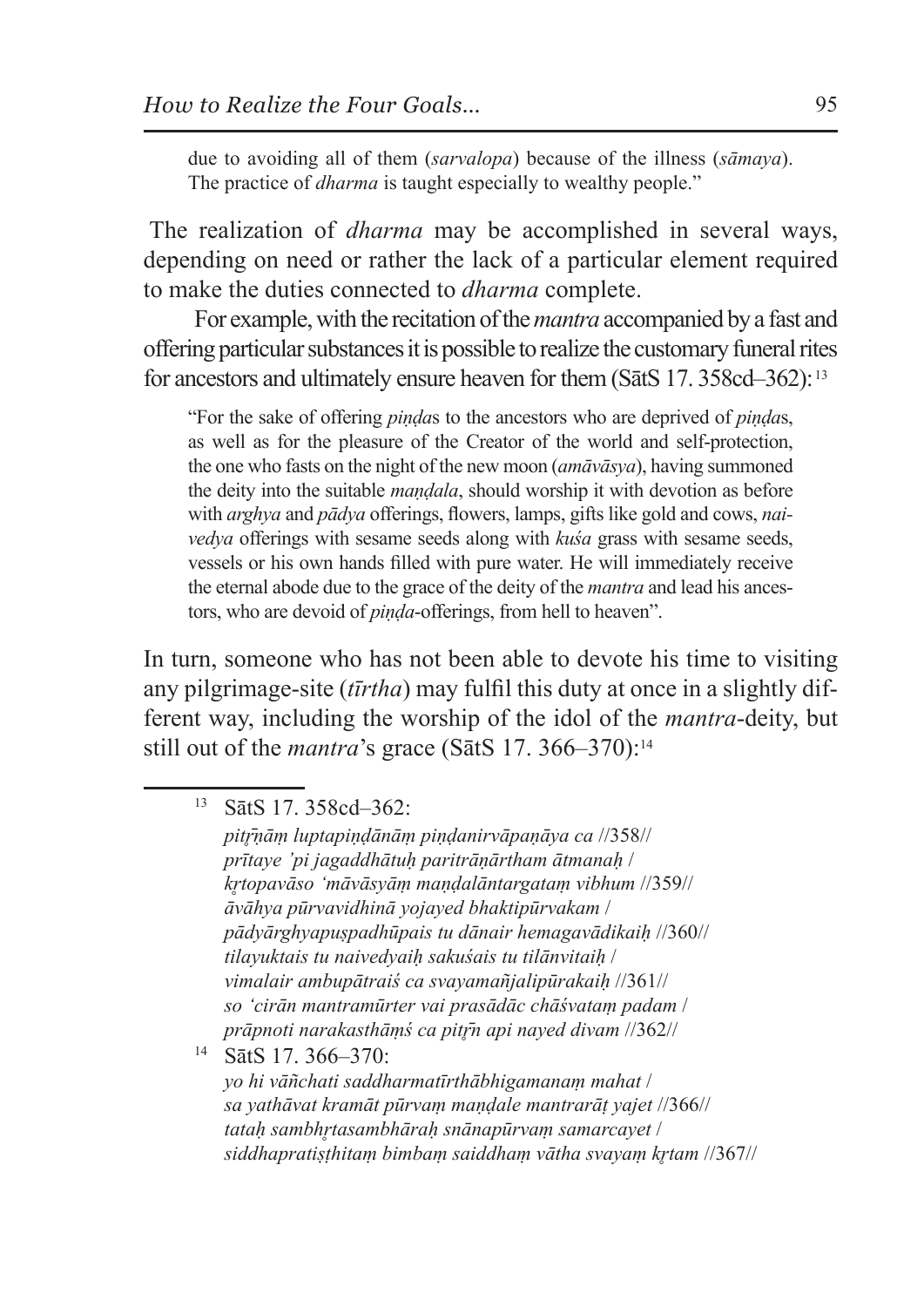"The one who longs for a great pilgrimage to a *tīrtha* of a true *dharma* should worship the King of the *mantra* in the same order as before in the *maṇḍala*. Then, having taken a bath and collected all substances, he should propitiate the idol consecrated by *siddha*s, connected to *siddha*s or made by himself using the five cow-products, coagulated milk, milk, butter, honey, sugarcane, water, jars full of herbs, perfumes, gems, fruit and flowers, vessels full of one hundred and eight pieces of fruit, pure water and substances for *arghya*-offering, having addressed [them] with the *aṅga*-*mantra*. If someone performs it with the mind purified by faith, he will obtain the aforementioned grace of the Lord of the *mantra* immediately."

Also instead of gathering the merits through keeping the religious vows (*vrata*), one may acquire them at once due to fasting and worshipping the *mantra* on a suitable day (SātS 17. 371–373a):<sup>15</sup>

"The one who fasts during the passage of the Sun into another position (*saṃkrānti*), having summoned the Lord of the *mantra*, should worship him with the seasonal fruit and roots. The one who eats for seven days fruit and roots and takes a bath thrice and frequently prostrates with the eight members of his body on the ground (*aṣṭāṅgapāta*) along with circumambulation, he, indeed, achieves everything originating from religious vows".

*Mantra* worshipping is efficient also in the case of nonfulfilment of the duty of donation (*dāna*) (SātS 17. 373cd–377): 16

*pañcagavyadadhikṣīraghr̥tamadhvikṣuvāribhiḥ* / *sarvauṣadhīgandharatnaphalapuṣpānvitair ghaṭaiḥ* //368// *sāṅgenāmantrya mantreṇa śatāṣṭaphalapūritaiḥ* / *antarīkr̥taśuddhāmbhaḥkumbhair arghyasamanvitaiḥ* //369// *śraddhāpūtena manasā evaṃ niṣpādyate yadi* / *prasādaṃ mantranāthasya prāguktam acirāl labhet* //370// <sup>15</sup> SātS 17. 371–373ab: *saṃkrāntyāṃ sopavāsas tu maṇḍale mantranāyakam* / *samāvāhya yajed yas tu phalapuṣpair yathartujaiḥ* //371// *saptāhaṃ phalamūlāśī trikālaṃ snānatatparaḥ* / *bahuśo 'ṣṭāṅgapātais tu pradakṣiṇasamanvitaiḥ* //372// *sa nūnaṃ samavāpnoti śaśvad yas tad vratodbhavam* / <sup>16</sup> SātS 17. 373cd–377: *athābhimatadānād vai yo dharmam abhivāñchati* //373// *viṣuvasthaṃ dinaṃ prāpya sopavāsas tu saṃyataḥ* /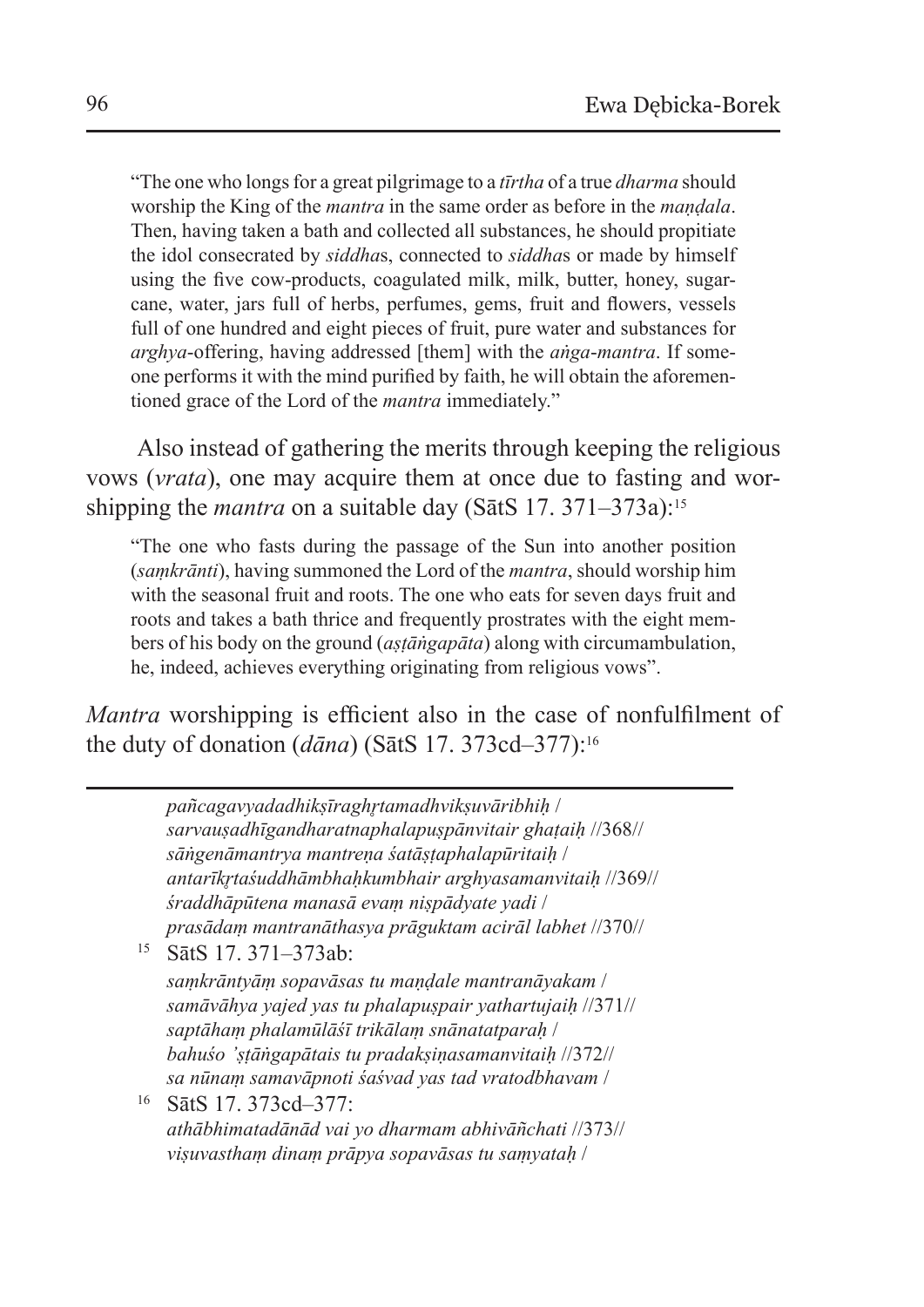"The one who longs for [realization of] *dharma* through a desired donation, fasting and self-controlled on the day of equinox (*viṣuvastha*), having aimed at the desired *dharma* [realized] through donation should prepare a pleasing *maṇḍala* endowed with a fire-spot and worship it accordingly with cowproducts, *naivedya*, food consisting of fruit and roots, the best garlands, incenses, lights, sesamum, fire-offering, pots with water. Then, having satisfied [the god] residing in the fire with firewood, butter, sesamum with clarified butter and rice, the *dharma* [realized through] a material donation increases one hundred times."

In the light of these passages different types of religious duties associated with the fulfilment of *dharma* might be realized by a person who, on a prescibed day (*amāvāsya*, *saṃkrānti*, *viṣuva* respectively) and after undertaking a fast, conducts a particular rite connected to the *mantra* that has been summoned into the *maṇḍala*. Yet not many details are given on how the process aiming at identification with the *mantra* should proceed.

The next *sādhana* considers *artha*. The one who desires to acquire it quickly, regardless of his stage of life, may it be a disciple (*brahmacārin*), the head of the house (*grhastha*), the one who left for the forest (*vānaparastha*) or an ascetic (*yati*), having undertaken a fast on a proper day and taken a bath thrice, should perform the offering (*yāga*) and worship the King of the *mantra* vigorously for a whole week (SātS 17. 387cd–388ab).

The description of *arthasādhana* resembles that of the common *siddhi*s much more than the account of the *dharmasādhana* does, since the passage speaks explicitly about the radiant *mantra* in the form of a golden bird (*khaga*), which after thousands of recitations and medi-

> *abhisandhāya manasā dharmaṃ dānād abhīpsitam* //374// *nirvartya maṇḍalaṃ ramyam agnyagārasamanvitam* / *gosambhavais tu naivedyair bhakṣyaiḥ saphalamūlakaiḥ* //375// *sragvarair dhūpadīpais tu tilair homāmbubhājanaiḥ* / *samyag iṣṭvā 'tha santarpya jvalanāntargataṃ tataḥ* //376// *samidbhir ājyena tilaiḥ saghr̥tais taṇḍulānvitaiḥ* / *tato 'bhivardhate dharmo mūrtādānāc chatādhikam* //377//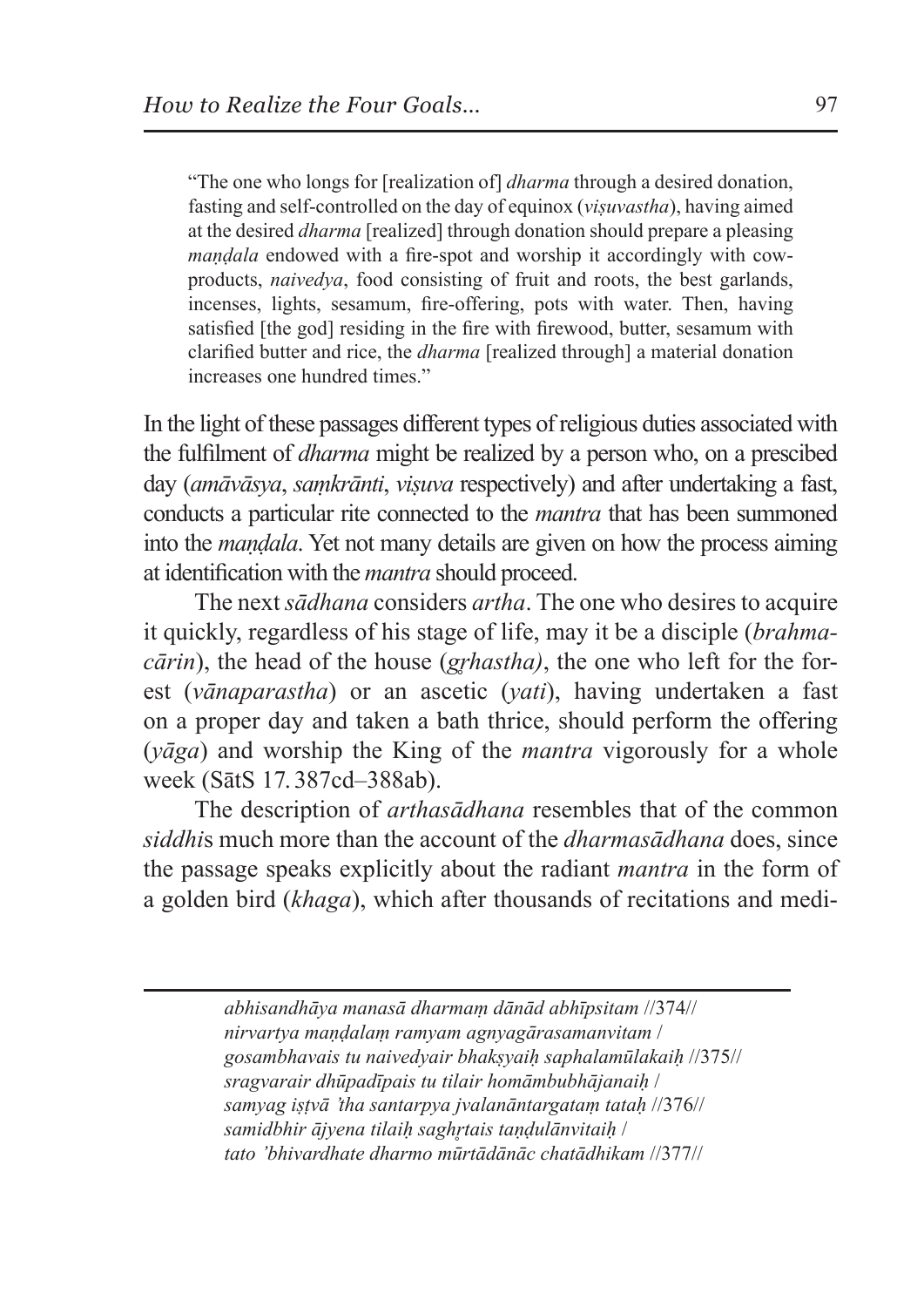tation, as well as different types of mortifications, appears in front of the *sādhaka* in his navel (SātS 17, 432–435ab):<sup>17</sup>

"But, after seven days, having extracted the *mantra* from the *maṇḍala*, with his mind concentrated he should perform ten thousand recitations together with meditation. Keeping abstinence from sexual activity, in silence, having resigned from improper food and having abandoned molasses, gruel and sesamum oil, being free from desire, the one who rests constantly on the *kuśa* grass or antelope-skin, free from pride and jealousy, should think about the bird in front of him, whose face is completely surrounded with abundant streams of light and whose body whirls around like melted gold."

The sparkling body of the *sādhaka* suggests that due to a proper meditation along with recitation, he assumes the nature similar with the *mantra*. This process is very important as it allows the adept to achieve the superhuman powers of the *mantra.* Therefore, at the end of the worship, Vittapa/Kubera associated with treasures appears and provides him with wealth, longevity and health (SatS 17. 435cd–439ab):<sup>18</sup>

"Moreover, he should meditate upon the immovable *mantra* standing in his navel and facing him, spreading from his body the beauty of radiance of various gems, multitude of gold and other minerals and genuine gems like moon-stone

<sup>17</sup> SātS 17. 432–435ab:

*saptāhe samatīte tu mantram utthāpya maṇḍalāt* / *dhyānayuktaṃ japaṃ kuryāl lakṣasaṃkhyaṃ samāhitaḥ* //432// *brahmacaryasthito maunī duṣṭāhāravivarjitaḥ* / *kṣārāranālatailānāṃ parityāgī hy alolupaḥ* //433// *nityaṃ kuśājineśāyī mānamātsaryavarjitaḥ* / *taptahāṭakasaṃkāśaṃ paribhramaṇavigraham* //434// *bhūridhārāsamākīrṇaṃ vaktram agre khagaṃ smaret* /

<sup>18</sup> SātS 17. 435cd–439ab:

*tannābhisaṃsthitaṃ mantram acalaṃ caiva sammukham* //435// *nānāratnaprabhākāntim udgirantaṃ svavigrahāt* / *hemādidhātunicayaṃ candrakāntādisanmaṇīn* //436// *evaṃ dhyāyej japec cāpi pūjayed anantarāntarā* / *niyamād ā samāpty eva japānte vittapaḥ svayam* //437// *ājñāvaśyo vidheyaḥ syād ātmanā ca dhanena ca* / *prayacchaty arthināṃ kāmaṃ bhuṅkte so 'virataṃ svayam* //438// *āyurārogyasaṃyukto mantreśasya prabhāvataḥ* /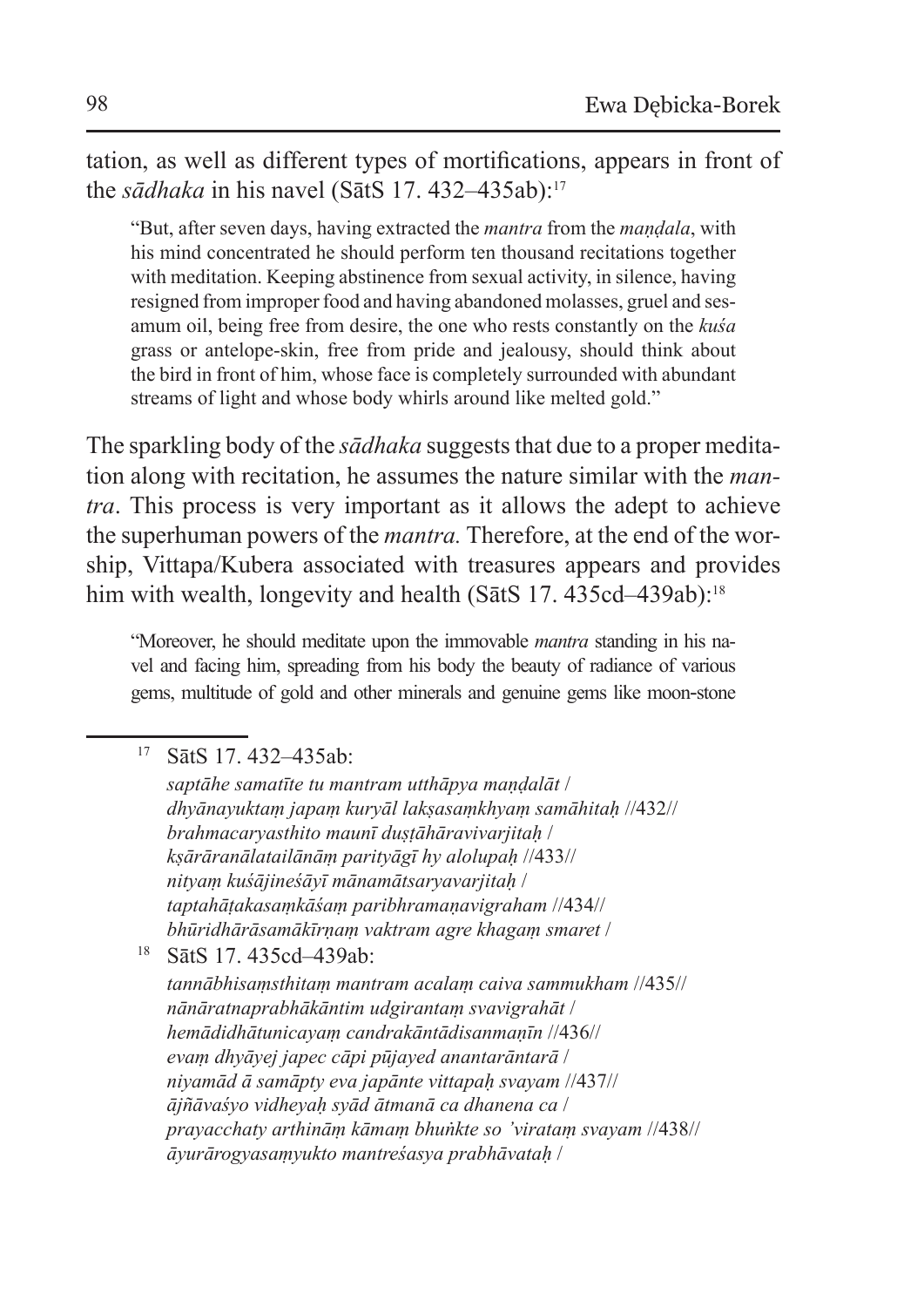(*candrakānti*) etc., and recite it. He should worship [the *mantra*] without a break for some time, necessarily until the accomplishment. At the end of the recitation Vittapa himself with his own wealth should be controlled by a command, and submissive. Due to the power of the Lord of the *mantra*, the one who grants the wish to those who desire it, enjoys it himself being long-lived and healthy."

Quick realization of *kāma* is possible only after successful completing of the previous goal i.e. *artha*. 19 In this case, by means of recitation and visualization of the *mantra* associated with a reddish colour, as it resembles coral and resides inside Hari, who himself shines like a ruby, the *sādhaka* accomplishes his purely erotic and lustful cravings through attracting and subduing all kinds of females. Due to the recitation of the *mantra*, women themselves ask him for sexual intercourse and serve him until the end of his life (SātS 17. 440cd–447):20

"Having prepared the *maṇḍala*, as before, in a place which is purified, pleasing and well-protected, and having summoned the Lord of the *mantra* there, he should worship it. Then, for three or seven nights, he should offer an oblation and perform recitation (*japa*) and meditation (*dhyāna*) according to the rule mentioned before. He should visualize Hari who maintains everything and

- <sup>19</sup> SātS 17. 439cd–440ab: *pravartate 'rthayuktānāṃ kāma āśu ca bhoginām* //439// *tatsādhanam atho vakṣye sādhakānāṃ hitāya ca* /
- <sup>20</sup> SātS 17. 440cd–447:

*maṇḍalaṃ pūrvavat kr̥tvā śucau deśe manorame* //440// *saṅgupte tatra mantreśaṃ samāhūya ca saṃyajet* / *trirātraṃ saptarātraṃ vā juhuyāt tadanantaram* //441// *prāg uktena vidhānena japadhyāne samācaret* / *sarvādhāraṃ hariṃ dhyāyet padmarāgaruciṃ mahat* //442// *tanmadhye vidrumābhaṃ ca bandhujīvanibhojjvalam* / *dhyāyen mantravaraṃ mantrī japet pūrvoktasaṃkhyayā* //443// *strībhogaṃ cetasaḥ kr̥tvā japānte sādhakas tataḥ* / *prārthayante 'tra bhītāś ca santaptā madavihvalāḥ* //444// *devakinnaranāryas tu yakṣagandharvakanyakāḥ* / *siddhāḥ surāṅganāś cānyā naranāgastriyo 'khilāḥ* //445// *ājīvāvadhi vai samyak karmaṇā manasā girā* / *sevante sādhakendraṃ taṃ mantrasyāsya prabhāvataḥ* //446// *yaṃ yaṃ samīhate kāmaṃ pātālottiṣṭhapūrvakam*/ *lakṣajāpāt tathā homāt taṃ taṃ yacchati mantrarāṭ* //447//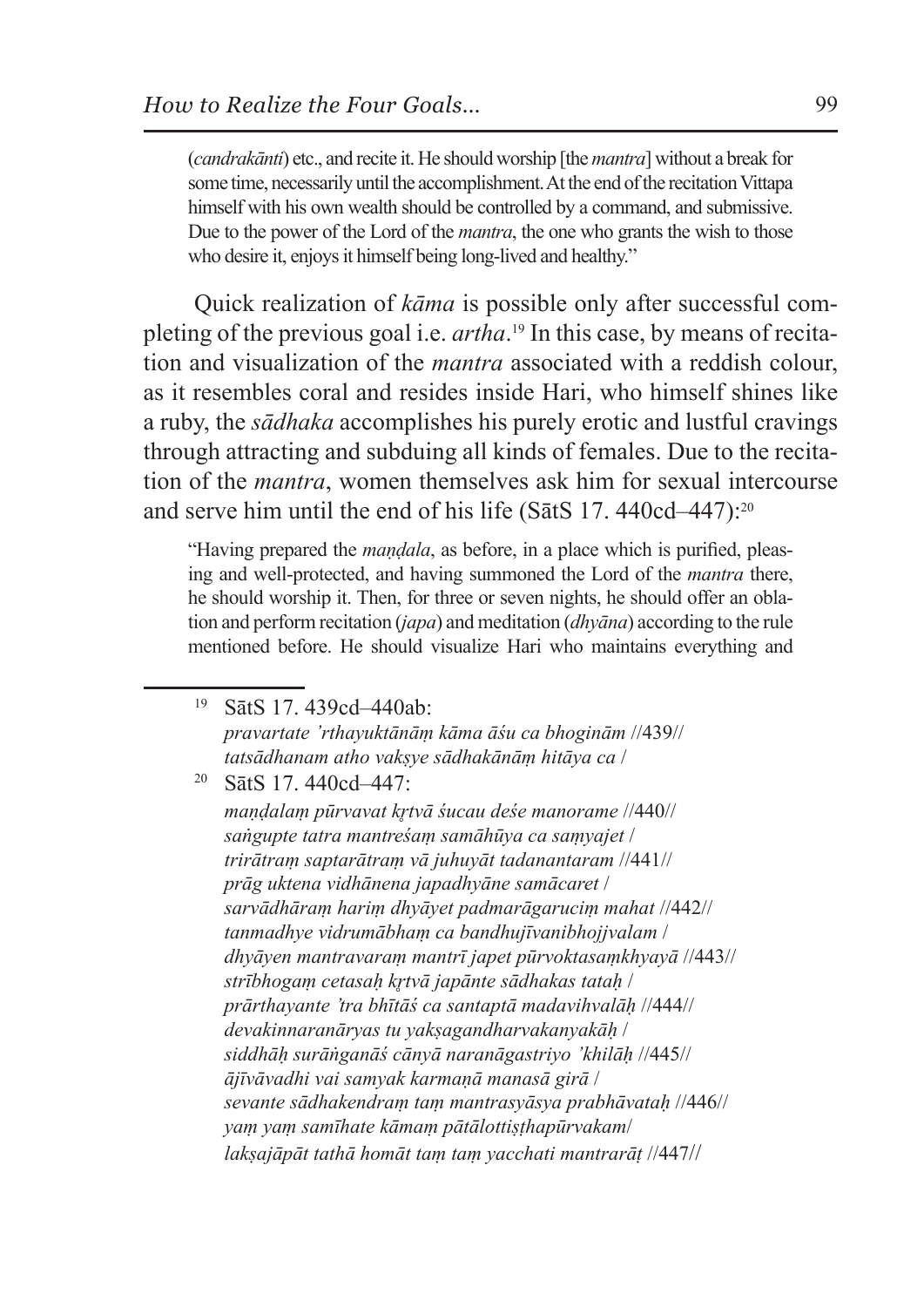shines like a great ruby and inside it the best *mantra* shining like a coral and blazing up like a *bandhujīva* tree. The *mantrin* should visualize the best *mantra* and recite it as many times as before. Then, at the end of the recitation of the *mantra*, after the *sādhaka* directed his mind at the enjoyment of women, the terrified, inflamed and passion-driven women of the gods and Kinnaras, the girls of the Yaksas and Gandharvas, the semi-divine and divine females and other women of human and Nāga descent ask for it. They serve the lord of *sādhakas* accordingly by deed, thought and word till the end of [his] life due to the power of this *mantra*. Whatever desire he has, the King of the *mantra* will give it to him, as a result of one hundred thousand recitations and oblations."

The realization of liberation (*mokṣa*), which is the ultimate goal of human existence, is possible when the *mantrin* abandons the *kāma* practice.<sup>21</sup> This particular *sādhana* speaks about the intensive recitation for the sake of removing sins. Then the adept meditates upon the *mantra* resembling the Sun and located in his heart. Having become identical with the fiery *mantra*, he burns his mundane body with its flames. After that, the *sādhaka* leaves it, looks at it from above as if he were Garuda/the Sun,<sup>22</sup> and through meditation merges with *brahman*. The passage reads (SatS 17.449–456):<sup>23</sup>

<sup>21</sup> SātS 17. 448: *atha kāmopabhogāt tu viratasya ca mantriṇaḥ* / *mokṣadaṃ sampradāyaṃ ca kathayiṣye yathārthataḥ* //448//

<sup>22</sup> Linder Schwarz notes that this particular passage of the SatS has been reused in the later *Pādmasaṃhitā* (PādS) (the PādS, *yogapāda*, 5. 24cd–28 corresponding to SātS 17. 451cd–456), yet the simile regarding the Garuda is slightly different there, but meaningful: "In the PādS, the term *muktāṇḍa* (verse 26c) conveys the idea that in forsaking his mortal body, the *sādhaka* is like a bird, i.e. the bird Garuda, who frees himself from the shell of his egg. In the SS  $\Gamma$  = SātS], the term *mārtanda* (verse 453c)—which is related to Garuda insofar as the latter is associated with the Sun—rather suggests that, just as the Sun looks at the world from above in the sky, so the soul of the *sādhaka* looks from above at the body consumed by fire, once it is liberated from it. The image of the PādS, which compares the mortal body to an empty shell and the soul to a bird is more convincing and certainly makes more sense, in the present context, than that of the SS", see Linder Schwarz 2014: 288.

<sup>23</sup> SātS 17. 449–456:

*kr̥tvā yāgavaraṃ bhūyaḥ prasannenāntarātmanā* /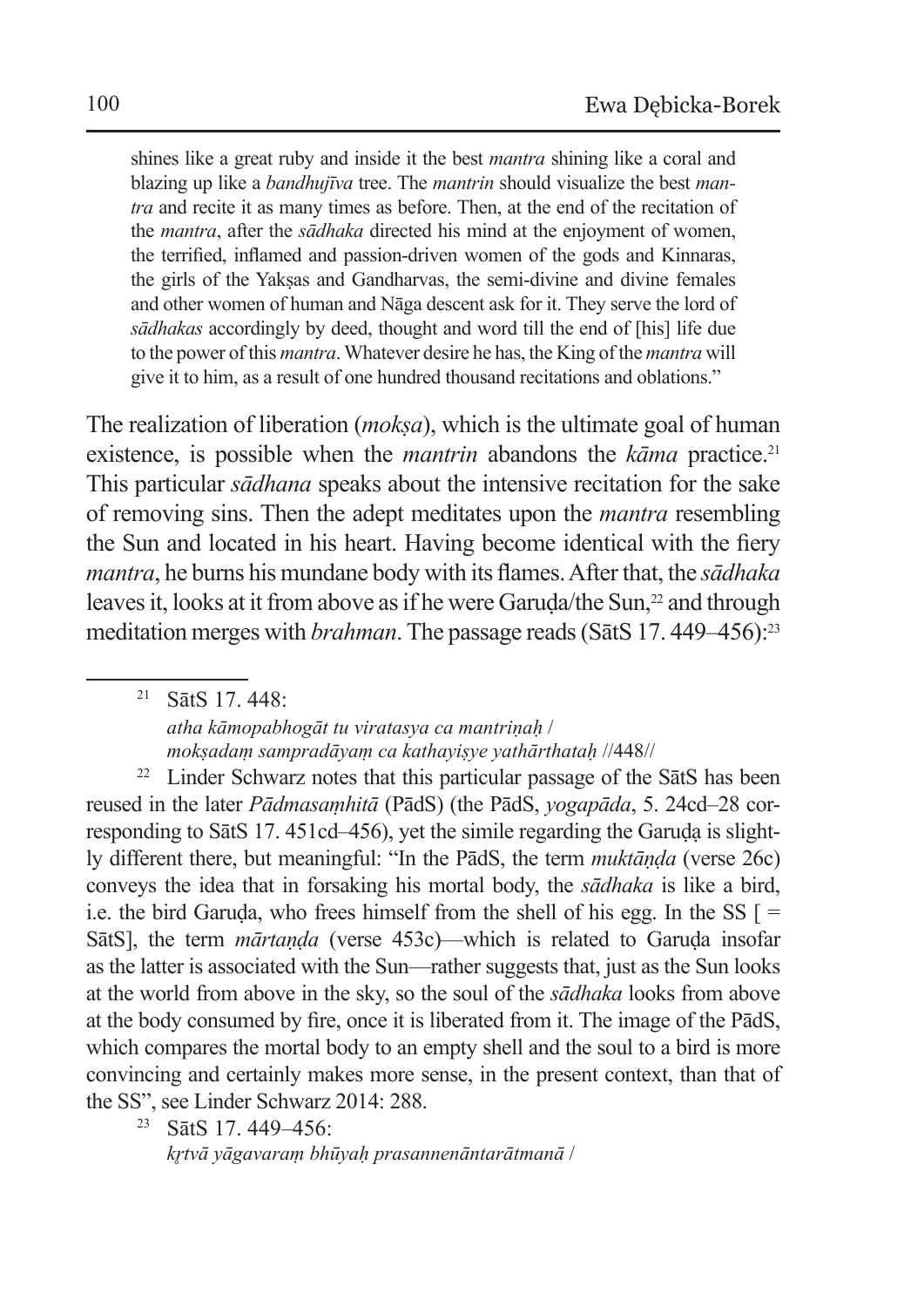"Having conducted the best offering, again, with a grateful heart, he should worship the best *mantra* there for the time which was said before, in due order. After satisfying it, accordingly, in a fire pit or a jar with water, he should recite [the *mantra*] for one myriad times or as was said before, for the sake of removing all sins and for the sake of expiations, according to his strength. Being concentrated, he should think about the *mantra* in the center of the heart-lotus, spreading hundred of sun-flames through all pores of his body. Having made his consciousness identical with it (i.e. *mantra*), he should burn all his body [made of] elements with tongues of fire, and, now, being separated from it, he is like the Lord of birds (Garuda), the Martāṇḍa (the Sun]) in the form of a *mantra*. Then he should meditate on his own *mantra*-body transforming gradually like a ball of light, destitute of all body members [and] then a ball of light, which is huge, omnipresent, having the nature of word, real and consisting of consciousness. Having abandoned the erroneous conception called "ego" gradually, indeed he himself reaches *brahman* accordingly."

The specific character of the *mokṣasādhana* lies in the fact that being conceptualized as a magical practice and, therefore, accessible according to a wish, it actually points to a yogic suicide. As Linder Schwarz has shown, the concept of such a practice, called usually *utkrānti*, is not only supported in the Śaiva Tantra tradition.<sup>24</sup> but apart

> *pūrvoktaṃ tu yajet kālaṃ tatra mantravaraṃ kramāt* //449// *tarpayitvā vidhānena kuṇḍe vā 'tha jale 'mbhasā* / *sarvadoṣanivr̥ttyarthaṃ prāyaścittārtham eva ca* //450// *japed ayutam ekaṃ tu prāg uktaṃ vā svaśaktitaḥ* / *hr̥tpuṇḍarīkamadhye 'tha smaren mantraṃ samāhitaḥ* //451// *romakūpagaṇaiḥ sarvai ratnajvālāśatāvr̥tam* / *tanmayaṃ ca svacaitanyaṃ kr̥tvā tad vahniraśmibhiḥ* //452// *bhūtadehaṃ dahet kr̥tsnaṃ tadviyuktaś ca sāmpratam* / *mārtaṇḍa iva pakṣīśa āste mantrasvarūpadhr̥k* //453// *atha mantrākr̥tiṃ svāṃ vai dhyayet pariṇatāṃ śanaiḥ* / *tejogolakasaṃkāśaṃ sarvāṅgāvayavojjhitam* //454// *tattejogolakaṃ paścād br̥hatparimitaṃ ca yat* / *sarvagaṃ śabdarūpaṃ ca bhāvarūpaṃ tu cinmayam* //455// *tasmād apy abhimānaṃ tu hy asmitākhyaṃ śanaiḥ śanaiḥ* / *vinivārya yathā śaśvad brahma sampadyate svayam* //456//

<sup>24</sup> See for example the discussion on *utkrānti* in the *Mālinīvijayottaratantra* in Vasudeva 2004: 437–445.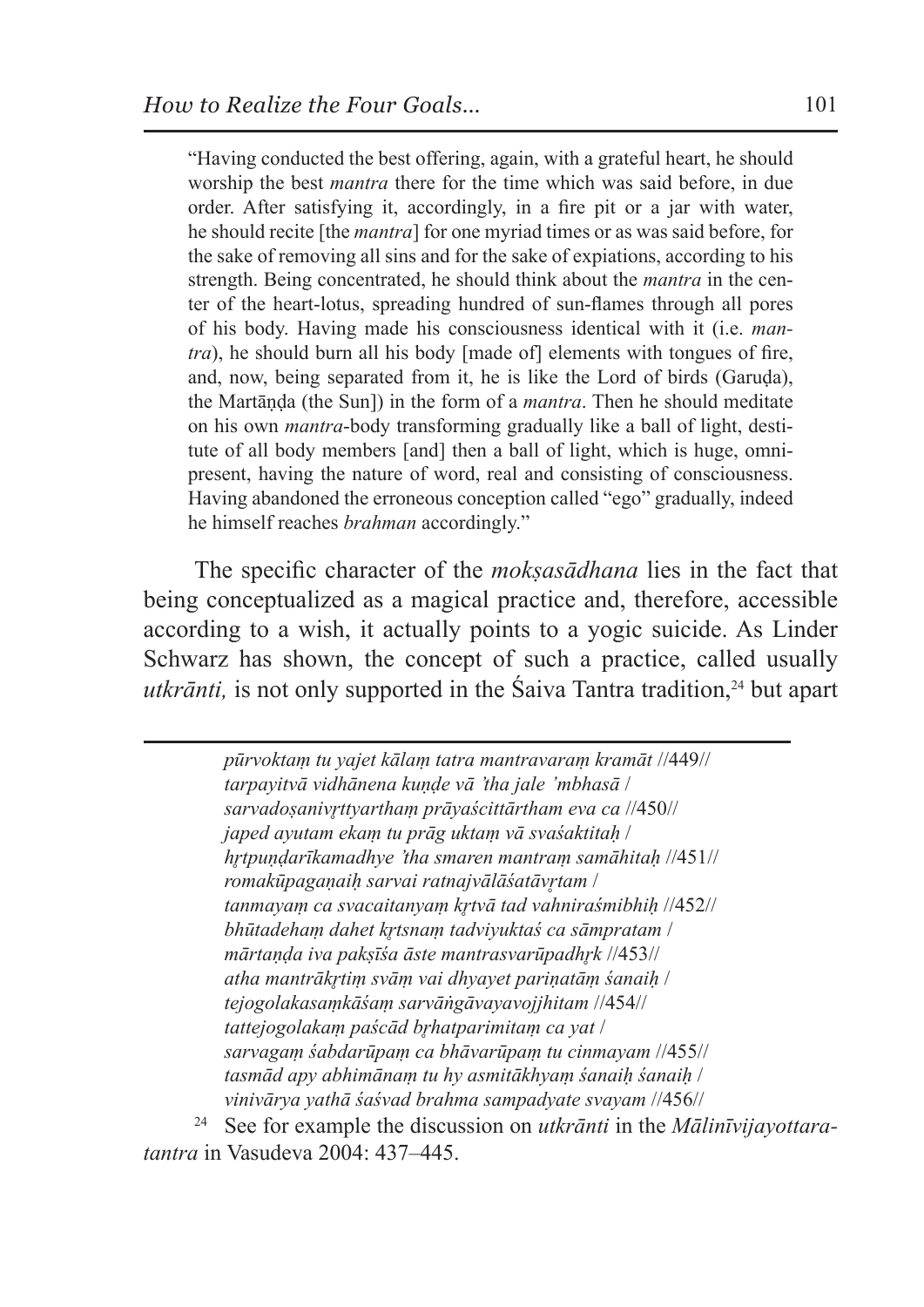from SātS 17 it is hinted at also in two passages of the PādS and JāyS 33, namely the PādS, *yogapāda*, 5. 24cd–28 (corresponding to SātS 17. 451cd–456) and the PādS, *caryāpāda*, 24. 96cd–105ab (corresponding to the JayS 33.37cd–43, 57–59). 25 This interpretation is convincing, taking into account that there is in fact no idea of being liberated during life (*jīvanmukti*) in the Pāñcarātra tradition,<sup>26</sup> hence a voluntary death may hasten the final goal. Here, the *sādhaka*, having become identical with the *mantra*, burns his mortal body and leaves it, attaining *brahman.* In this context it is additionally interesting that the *sādhaka* achieves liberation (*mokṣa*) with the help of magical powers, which are conventionally considered to be the means of realizing the opposite goal: worldly pleasures (*bhukti*). In the context of SātS 17 they are reciprocally connected.

The absence of a *yantra* in the case of *puruṣārtha* makes Hikita think about the different circumstances of the origin or different authorship of the two sets of magical rites of the SātS. In his opinion (Hikita 1990: 174), SātS 17 contained originally the account of six typical tantric acts (*ṣaṭkarmāṇi*): *śānti*, *vaśīkaraṇa*, *stambhana*, *vidveṣana*, *uccāṭana* and *maraṇa,* but for the sake of removing the traces of powers usually classified as those belonging to the realm of black magic, the passage must have been reworked. The redactor, in order to modify the character of original *siddhi*s, left the description of mild rites (*śānti, pusti*) intact, whereas the rest he concealed under the names of the four goals of human life. Thus, as Hikita suggests, the description of *kāma*practice was modeled on *vaśīkaraṇa-siddhi* of *ākarṣaṇa* type (attraction of women). Nevertheless, as he eventually admits, the results of the alleged reworking are not satisfactory since the erotic practice of *kāma* still displays some features of black magic.

<sup>&</sup>lt;sup>25</sup> For particulars see a very interesting discussion on the concept of a yogic suicide as a way to attain liberation according to the Pāñcarātra in Linder Schwarz 2014: 284–303.

<sup>26</sup> It is hinted in the *Nāradīyasaṃhitā* 9. 306 and 344cd (TAK II, 2004: 277).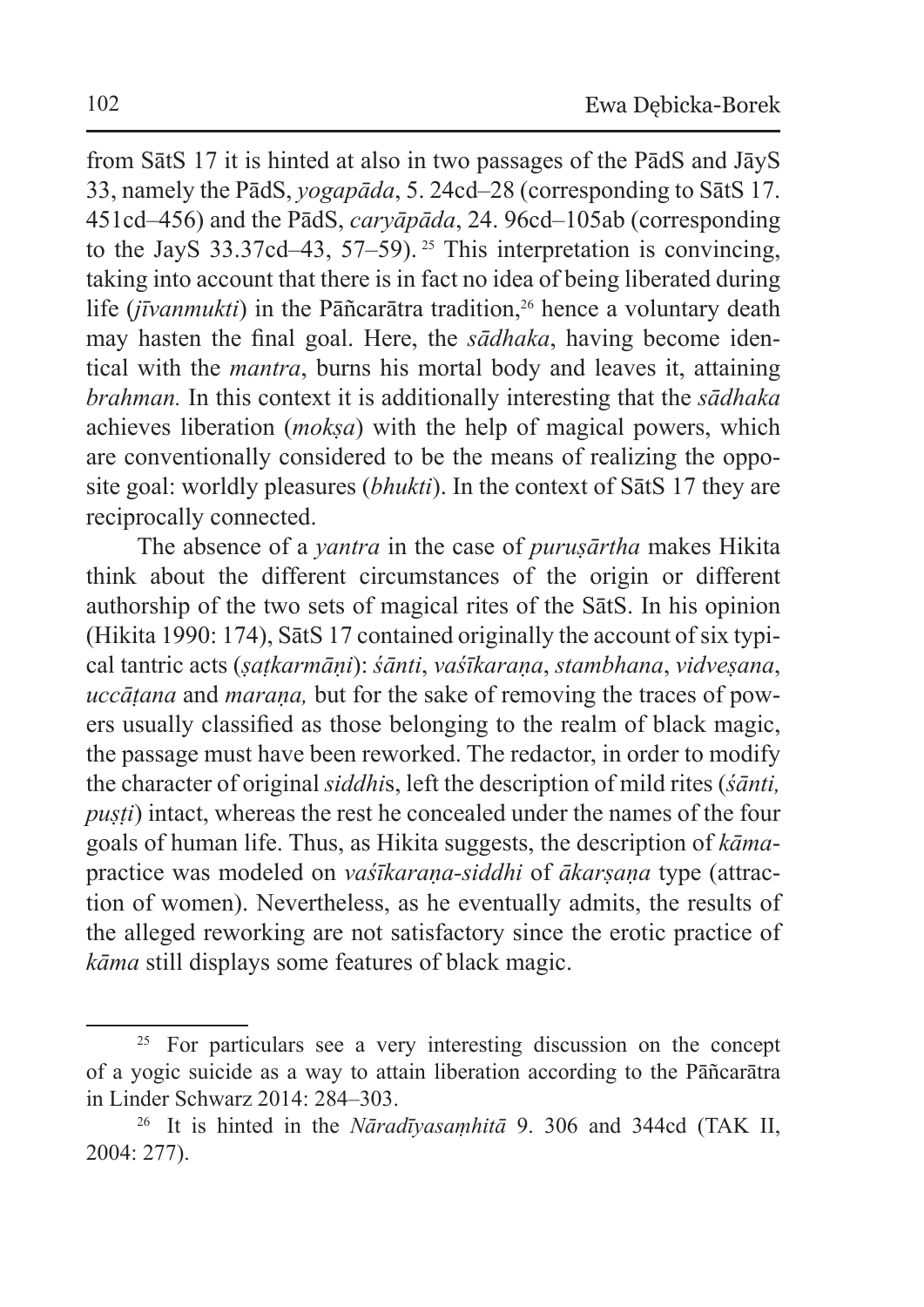There are, indeed, some traces of grammatical irregularities that may indicate textual re-working of SātS 17 (Dębicka-Borek 2013: 183–184). Additionally, the concept of the *siddhi*-related *narasiṃhadīkṣā* itself is difficult to interpret, since despite the content of SātS 17, which presents it undoubtedly in the light of an initiation giving a right to master the *mantra* of Narasiṃha and teaches about the respective magical powers acquired by its means, the preceding chapter, i.e. the SātS 16, formulates its aim as a preliminary practice aiming at the removal of sins, even in the case of *nāstika*s. Actually, the *narasiṃhadīkṣā* is not included into the general initiatory pattern of SātS referred to in other chapters that comprises the three proper *dīkṣā*s: *vibhava-*, *vyūha-* and *para-.* Nevertheless, it perfectly fits the schema introduced in the SātS 16: in order to undertake any of the three proper *dīkṣā*s, it is necessary to accomplish a purifying rite. Therefore we may presume that if any textual re-working took place, it must have happened at a very early phase of composing the *saṃhitā*. Due to a certain independency as well as because so much attention was paid to the rites conducted by the *sādhaka*, including the last magic rite aiming at *mokṣa*, one may speculate whether the whole section on the *vaibhavīyanarasiṃhakalpa* is of an older origin than the rest of the text (Dębicka-Borek 2013: 197–203).27

 $27$  In this context it is also worth noticing that despite frequent textual borrowings within the corpus of the Pāñcarātra literature, the concept of the *vaibhavīyanarasiṃhakalpa* is mentioned only once to my knowledge, namely in the *Ahirbudhnyasaṃhitā* (AhS) 27. 31–32: *sāttvatādiṣu tantreṣu vihitenaiva cādhvanā* / *sudarśanasya mantrasya nārasiṃhasya vā mune* //31// *kalpaprayuktā vidhayaḥ sarve caitasya saṃnidhau* / *bhavanti sakalāś caitat prabhāveṇa prayojitāḥ* //32// —"O sage! In *Sāttvata* and other *tantra*s all the prescriptions applied for the sake of the worship (*kalpa*) of the *mantra* of Sudarśana or Narasiṃha together with the prescribed method are given. In its [*vantra*'s?] presence they become complete [if] performed with its power" (see Dębicka-Borek 2013: 201). The *Īśvarasaṃhitā*, the text which is believed to be traditionally connected with the SātS and to some extent follows its initiatory system, contains, in turn, many verses corresponding to the initial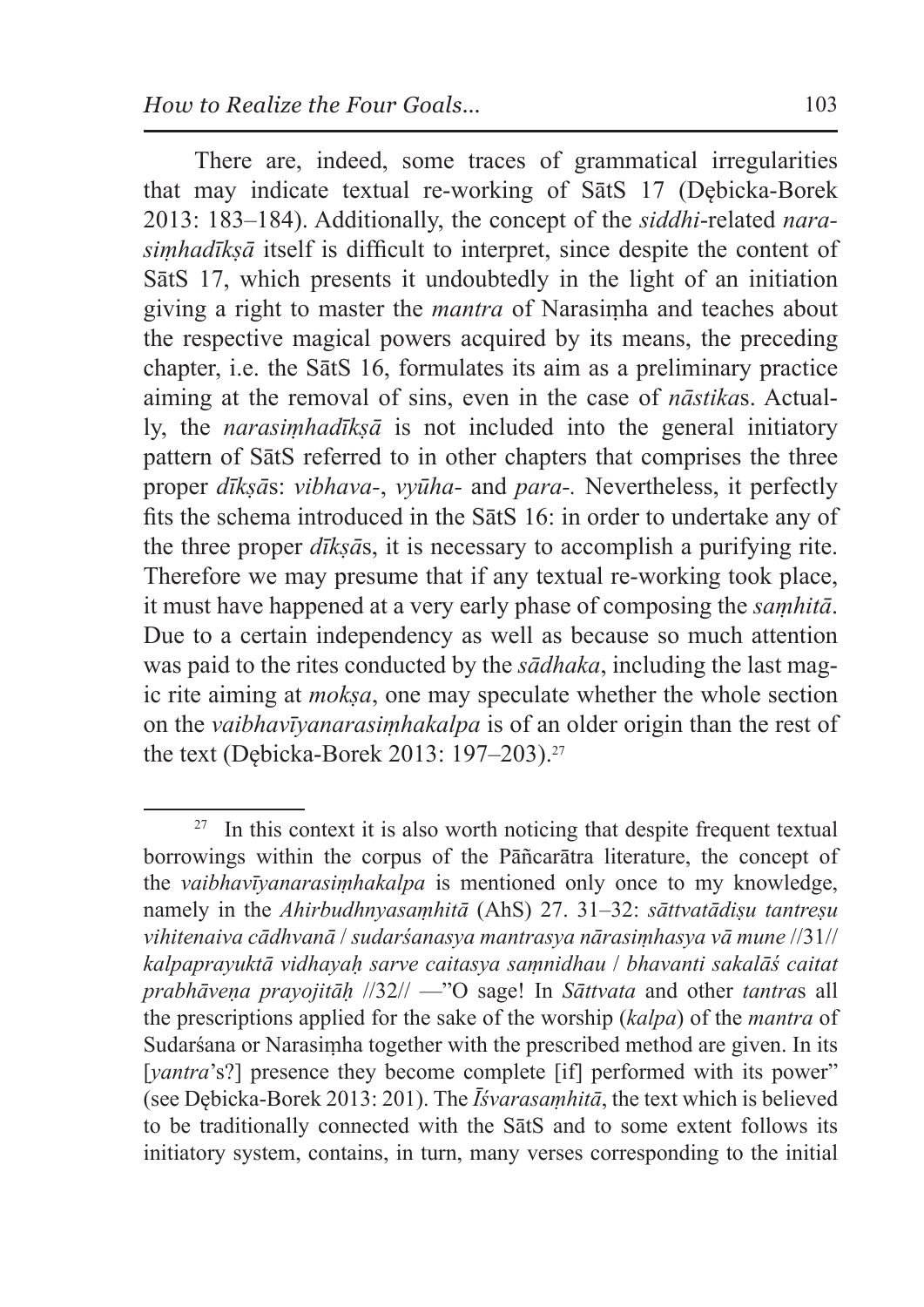Yet brief instructions alluding most probably to the similar quick method of attaining the *dharma*, *artha*, *kāma* and *mokṣa* appear also in the *Jayākhyasaṃhitā*, i.e. the text which is usually dated as close to the SātS and contains significant sections concerning the practice of a *sādhaka* analyzed by Rastelli (Rastelli 2000). This may suggest that such conceptualization was not the genuine idea of the redactor of the SātS at all but, quite contrary, it was known at the early phase of composing *saṃhitā*s. There are two passages in the JayS that present the *puruṣārtha* as related to the ritual worship of the *mantra*. Although these passages are significantly shorter than those of the SātS, they explain some notions that are not mentioned there.

The JayS 14.  $2-4^{28}$  clarifies how the technique of the recitation of the *mantra* differs depending on the expected aim: as far as *mokṣa*, *kāma* and *artha* are concerned, the *mantra* should be recited mentally (*mānasa*), in the case of cruel (?) rites (*kṣudrakarman*) the recitation should be aloud (*vācika*), whereas in the case of magical rites (*siddhi*) it should be whispered (*upāṃśu*):

 "Thus, having satisfied the God of gods [residing] in a fire-pit, in a *maṇḍala*  or in another [place], he should satisfy the god according to the rule of offering recitation. Then he grants objects of all desires that have been longed for [by him] in mind. Holding an *akṣasūtra* in his hand, he should perform a threefold recitation: a loud one for the sake of cruel rites, whispered one for the sake of magical rites, mental one for the sake of *mokṣa*, *kāma* and *artha*. But he should meditate upon the God during each of them."

part of SātS 17, namely those which regard the *narasiṃhadīkṣā* (although they are dispersed throughout the whole body of the *saṃhitā* and therefore put in different contexts), but totally neglects the section on magical powers (see Dębicka-Borek 2014).

<sup>28</sup> JayS 14.2–4:

*evaṃ santarpya deveśaṃ kumbhe vā maṇḍalādiṣu* / *japayajñavidhānena devaṃ santarpayet tataḥ* //2// *tadā sa sarvakāmārthān manaseṣṭān prayacchati* / *japaṃ tu trividhaṃ kuryād akṣasūtrakarārpitaḥ* //3// *vācikaṃ kṣudrakarmabhya upāṃśuṃ siddhikarmaṇi* / *mānasaṃ mokṣakāmārthaṃ dhyāyed devaṃ tu sarvataḥ* //4//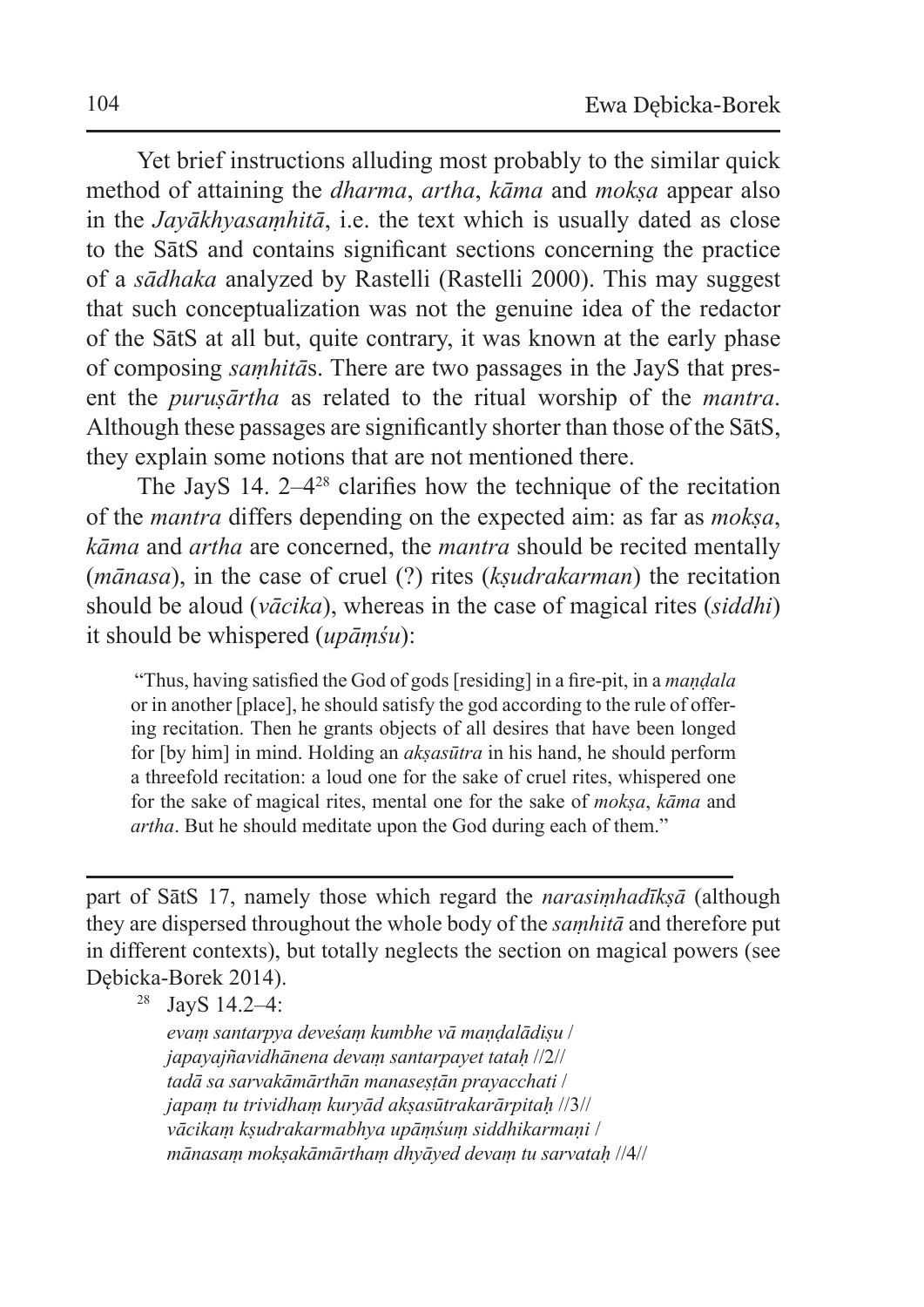The type of recitation recommended for the realization of the three goals of human life, except *dharma* that is not mentioned here, is obviously the most secret one.

The other passage of JayS underlines that in order to achieve *dharma*, *artha* and *kāma*, similarly as it happens when one desires to achieve victory (*jaya*) or fame (*kīrti*), it is necessery to worship the deity residing in the fire on a particular lunar day (*tithi*). The one who strives for moksa may worship the *mantra* at whatever time (JayS 15.216–218ab)29:

"The lord who resides in the fire on the twelfth day of the half-moon bestows *dharma*, *kāma* and *artha*, whereas on the thirteenth day he bestows welfare and on the eleventh day he bestows, constantly, victory. The deity bestows the acquirement of wealth on the fifth day and fame on the ninth day. Rites connected to welfare are mentioned in the context of lunar days of the light half of the Moon. For the achievement of *mokṣa*, according to the wish, both halves [of the lunar month are suitable]."

It seems that the reason of conceptualizing the four goals of human life (*puruṣārtha*) as a group of magical powers in the case of the abovementioned texts might be not, as it happens in the case of later *saṃhitā*s, to refer simply to the orthodoxy for the sake of proving that the Pāñcarātra belongs to the religious mainstream, but, in a sense, to adjust them to the requirements of a particular Tantric practice. The manner of presenting them points to securing a quick and purely ritualistic method of their realization to the people who were not able to fulfill them in the traditional way, obediently passing through the successive stages of their life, and by no means neglects using genuinely Tantric methods. Despite the conventional terms referring

<sup>29</sup> JayS 15. 216–218ab:

*dvādaśyāṃ dharmakāmārthān agnisthaḥ kurute vibhuḥ* / *saubhāgyaṃ tu trayodaśyām ekādaśyāṃ dhruvaṃ jayaḥ* //216// *pañcabhyāṃ dravyasiddhiṃ ca navamyāṃ kīrtidaḥ prabhuḥ* / *tithayaḥ śuklapakṣe tu proktāḥ saubhāgyakarmaṇi* //217// *yathākāmaṃ tu mokṣārthaṃ pakṣayor ubhayor api* /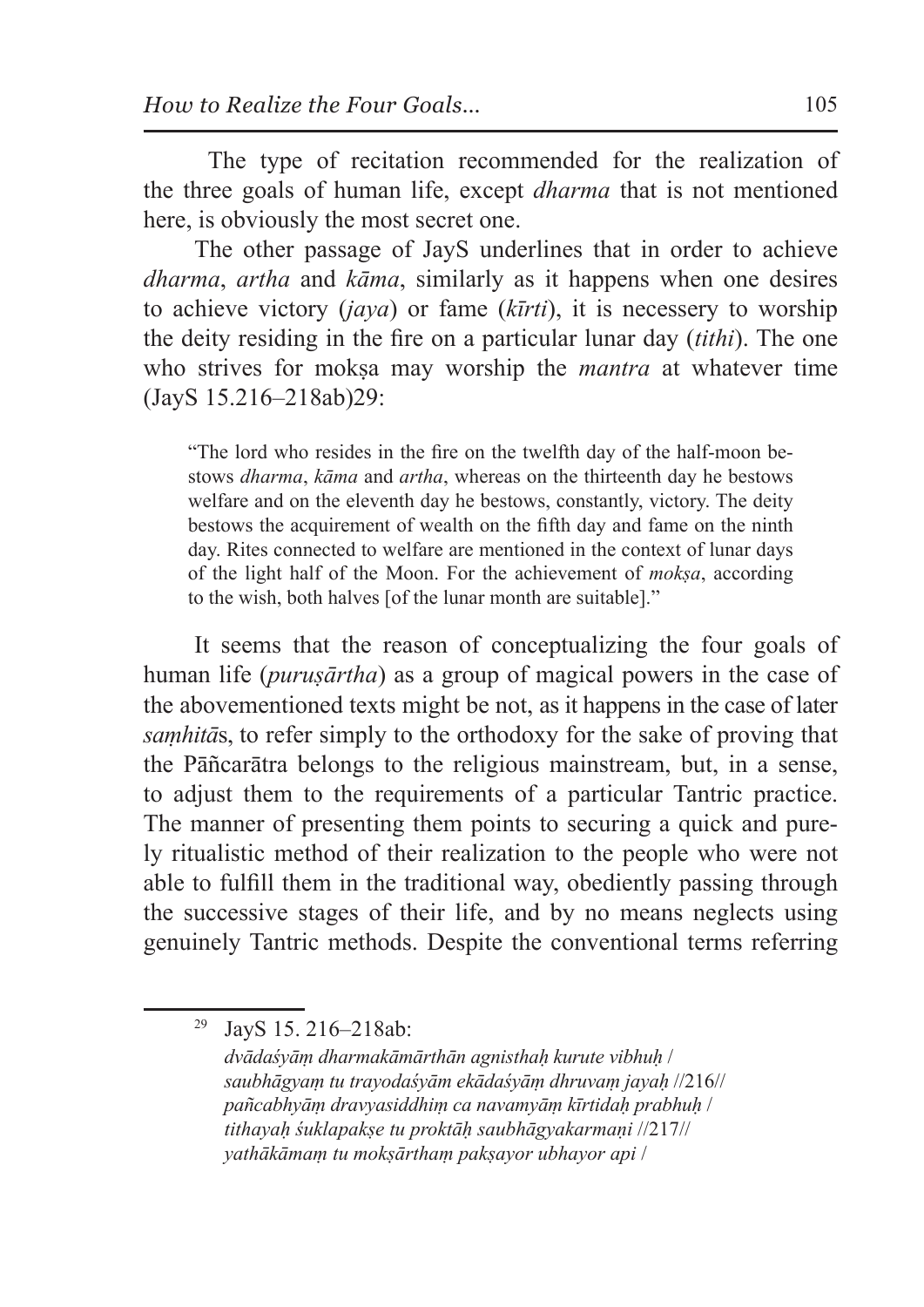to subsequent goals, this is actually the old, Tantric procedure of mastering the *mantra* for the sake of realization of worldly pleasures with the help of magical powers that transpires and draws the attention, even in the case of the *mokṣasādhana,* which makes the liberation attainable according to one's wish.

# **Bibliography:**

#### **Primary Sources:**

- AhS = *Ahirbudhnyasaṃhitā* = *Ahirbudhnya-Saṃhitā of Pāñcarātrāgama.*  Ed. by M. D. Ramanujacharya, under the supervision of F. Otto Schrader, revised by V. Krishnacharya. 2 vols. The Adyar Library Series, 4. Adyar: Adyar Library and Research Centre. 1966.
- JayS = *Jayākhyasaṃhitā* = *Jayākhyasaṃhitā.* Crit. Ed. with an Introduction in Sanskrit, Indices, etc. by Embar Krishnamacharya. Gaekwad's Oriental Series, 54. Baroda: Oriental Institute. 1934.
- SātS = *Sātvatasaṃhitā* = *Sātvatasaṃhitā Alaśiṅgabhaṭṭaviracitabhāṣyopetā.*  Ed. by V. Dwivedī. Library Rare Texts Publication Series, 2. Banaras: Sampurnananda Sanskrit University. 1982.
- SātSB = *Sātvatasaṃhitābhāṣya* = SātS.

## **Secondary Sources:**

- Bronkhorst, J. 2007. *Greater Mahadha: Studies in the Culture of Early India.* Leiden-Boston: Brill.
- Czerniak-Drożdżowicz, M. 2007. The Notion of Dharma in The Pāñca-rātra Tradition. In: M. Nowakowska and J. Woźniak (Eds) *Rocznik Orientalistyczny* 60: 198–2011.
- Dębicka-Borek, E. 2013. Ritual Worship of the *Narasiṃhamantra* as depicted in the Sātvatasaṃhitā. In: L. Sudyka and A. Nitecka (Eds) *Cracow Indological Studies* 15: 167–207.
- Dębicka-Borek, E. 2014. To Borrow or not to Borrow? Some Remarks on *Vaibhavīyanarasiṃhakalpa* of Sātvatasaṃhitā. In: E. Freschi (Ed.) *Journal of Indian Philosophy.* (DOI) 10.1007/s10781-014-9248-1.